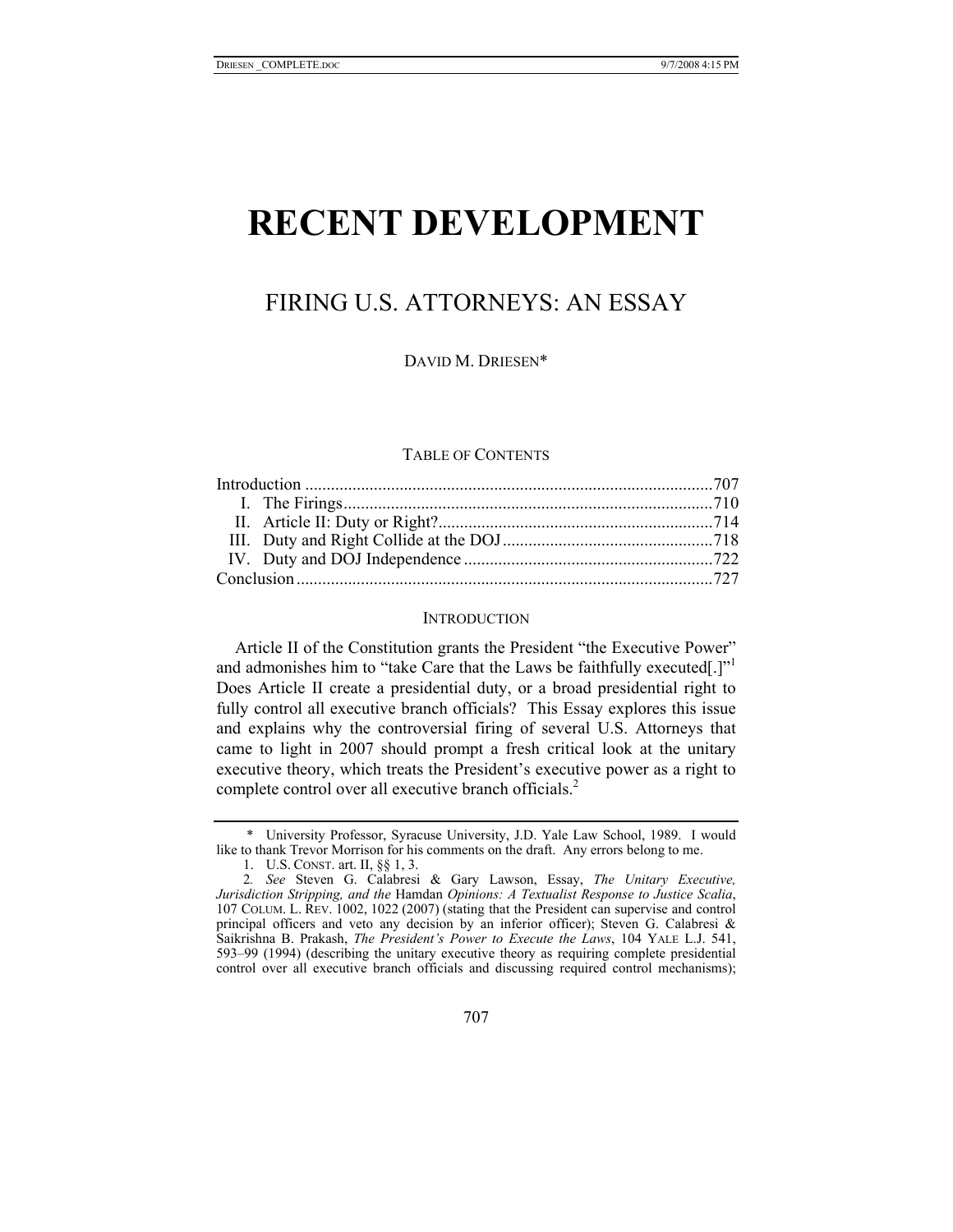The decision to fire these prosecutors strikes many legal professionals, including many legal scholars, as wrong—an unfortunate break from a proud tradition of prosecutorial independence.<sup>3</sup> The decision's many critics, however, have not explained why the firings are wrong on constitutional grounds. The firings seem consistent with the unitary executive theory, which some of the firings' critics have promoted. This theory maintains that the President's Article II power to execute the law gives him the right to control all other officers who have law enforcement responsibilities.<sup>4</sup> The Administration's defense of the firings relied upon this theory. Many officials, in addressing complaints of political interference with the U.S. Attorneys' work,<sup>5</sup> explained the dismissals as an effort to conform the attorneys' work to the President's priorities.<sup>6</sup> This suggests that the administration viewed the President's power to execute

3*. See* Lawrence Lessig & Cass R. Sunstein, *The President and the Administration*, 94 COLUM. L. REV. 1,  $16-17$  (1994) (explaining that district attorneys reported to no one between 1789 to 1820 and did not report to the Attorney General until after 1861); Stephen L. Carter, Comment, *The Independent Counsel Mess*, 102 HARV. L. REV. 105, 126 (1988) (discussing the traditional independence of U.S. Attorneys); *cf.* Calabresi & Prakash, *supra* note 2, at 659 (discussing early instances of the President's issuing directives to U.S. Attorneys).

4*. See* Calabresi & Prakash, *supra* note 2, at 593–99 (justifying this control and discussing required control mechanisms).

5*. See* David Johnston & Eric Lipton, *Doubt Is Raised About Honesty and Judgment*, N.Y. TIMES, Apr. 20, 2007, at A19 (noting that "Democrats continued to question whether the dismissals were politically motivated, and therefore, improper[.]").

6*. See* David Johnston & Eric Lipton, *Ex-Aide Disputes Gonzales's Stand Over Dismissals*, N.Y. TIMES, Mar. 30, 2007, at A1 (reporting that D. Kyle Sampson, Gonzales's former chief of staff, claims that dismissals were motivated by a desire to ensure that U.S. Attorneys were loyal to the President's and Attorney General's priorities); David Johnston & Neil A. Lewis, *U.S. Prosecutors Assail Gonzales in Closed Session*, N.Y. TIMES, Mar. 29, 2007, at A1 (according to the prepared testimony of D. Kyle Sampson, Gonzales's former chief of staff); Carl Hulse, *Prosecutors in a Past Life, Sleuths of the Senate Now,* N.Y. TIMES, Mar. 23, 2007, at A19 (referring to the Administration's position that the Justice Department and the White House "wanted prosecutors who were more committed to the Administration's priorities than those being pushed out."); David Johnston, *Dismissed U.S. Attorneys Received Strong Evaluations*, N.Y. TIMES, Feb. 25, 2007, at 19 (reporting that a Senior Attorney from the Department of Justice (DOJ or Justice Department) suggested that the dismissals reflected an effort to have U.S. Attorneys conform to administration priorities).

Steven G. Calabresi & Kevin H. Rhodes, *The Structural Constitution: Unitary Executive, Plural Judiciary*, 105 HARV. L. REV. 1153, 1158 (1992) (arguing that many arguments made about Article III support the unitary executive theory of Article II); A. Michael Froomkin, *The Imperial Presidency's New Vestments*, 88 NW. U. L. REV. 1346, 1348 (1994) (stating that "unitarians" believe that the Constitution requires that the President have the power to countermand and fire all executive branch officials); Harold J. Krent, *Fragmenting the Unitary Executive: Congressional Delegations of Administrative Authority Outside the Federal Government*, 85 NW. U. L. REV. 62, 73 (1990) (stating that the Supreme Court has recognized presidential removal authority in order to "preserve a unitary executive"); *cf.*  Robert V. Percival, Essay, *Presidential Management of the Administrative State: The Not-So-Unitary Executive*, 51 DUKE L.J. 963, 965–66 (2001) (arguing against application of the unitary executive theory to officials that have received delegated authority from Congress).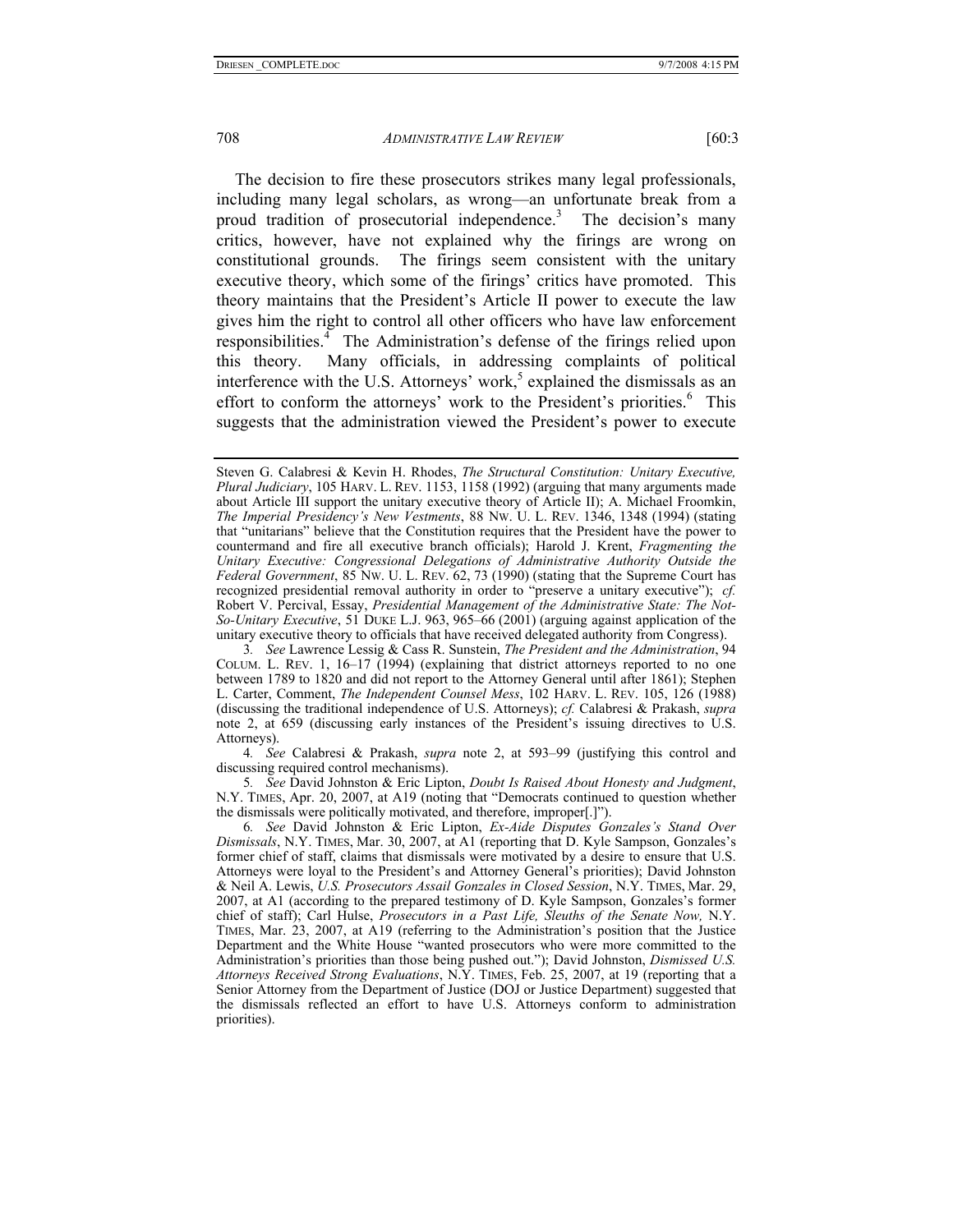the laws as implying a right to choose law enforcement priorities and to fire officials who do not implement the President's priorities.<sup>7</sup>

But little difference exists between a Department of Justice (DOJ or Justice Department) reflecting an elected President's priorities and a politicized Department.<sup>8</sup> A President's politics consist, in large part, of a set of priorities he has chosen. The ideal of Justice Department independence only makes sense if we accept Article II as embodying a duty, not an unlimited right to control all officials executing the law. In short, the ideal of DOJ independence does not easily coexist with the unitary executive theory.

This tension does not prove that a duty-based theory is correct or that the unitary executive theory is necessarily wrong. Scholars have devoted numerous articles to the unitary executive theory, and a short essay cannot thoroughly assess the theory's merits.<sup>9</sup> The conflict between the widely held belief that the Justice Department should be both apolitical and substantially independent and the unitary executive theory does suggest, however, that the question of whether Article II primarily creates a right or imposes a duty merits a fresh look. This essay suggests a basis for a dutybased theory and explains how such a theory might justify Justice Department independence.

I can only outline such a duty-based theory here. I will not seek to prove that this conception is the correct theory of Article II, nor thoroughly explore its precise contours. I only wish to show that such a theory is plausible as a literal construction of the Constitution's language and that it would justify DOJ independence. The duty-based theory's reliance upon the Constitution's text is important, because the competing unitary executive theory's influence stems mostly from its claim that the text's plain meaning requires that theory's adoption.<sup>10</sup>

<sup>7</sup>*. See* Sheryl Gay Stolberg, *Bush Criticizes How Dismissals of U.S. Attorneys Were Handled*, N.Y. TIMES, Mar. 15, 2007, at A1 (quoting President Bush's statement that "[p]ast administrations have removed U.S. attorneys[, and] they're right to do so") (internal quotation marks omitted); *accord* Calabresi & Prakash, *supra* note 2, at 597 (arguing that the Constitution allows the President to "remove federal officers who he feels are not executing federal law in a manner consistent with his administrative agenda").

<sup>8</sup>*. Cf.* Johnston & Lipton, *supra* note 6 (discussing Republican Senators' revolt against the placement of "loyalists" in the DOJ).

<sup>9</sup>*. See* Calabresi & Prakash, *supra* note 2, at 579 (noting Scalia's proposition "that a thorough scholarly treatment" of unitary executive theory would require 7,000 pages); *see, e.g.*, Calabresi & Rhodes, *supra* note 2, at 1158 (claiming that many arguments made about Article III support the unitary executive theory of Article II); *see also* Lessig & Sunstein, *supra* note 3, at 2 (characterizing the claim that the Constitution requires that the "President must have the authority to control all government officials who implement the laws" as "just plain myth").

<sup>10</sup>*. See* Calabresi & Prakash, *supra* note 2, at 550–56 (claiming that constitutional text shows the correctness of the unitary executive theory and emphasizing the primacy of constitutional text).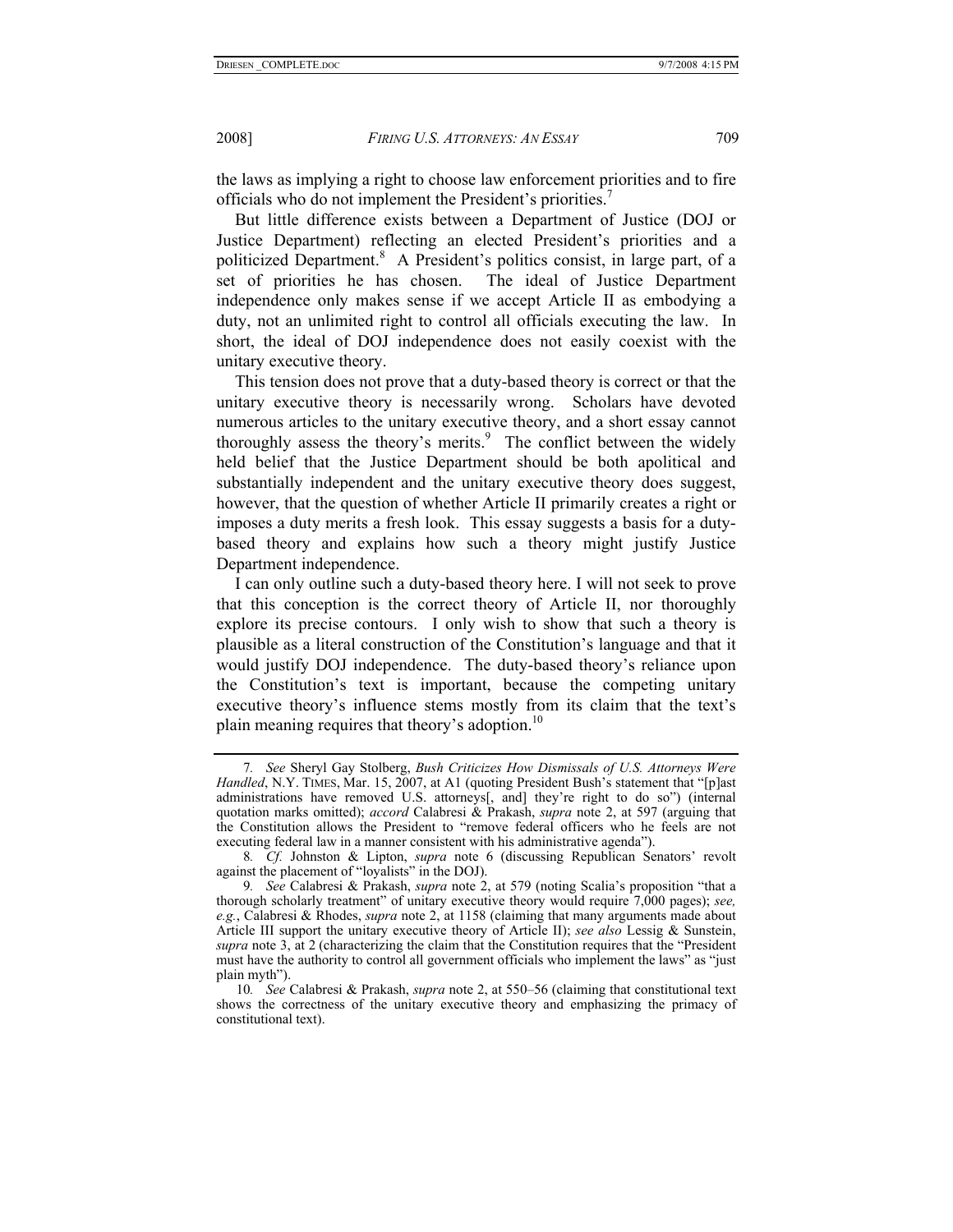### I. THE FIRINGS

A DOJ request that several U.S. Attorneys resign created a public furor in 2007, ultimately leading Attorney General Alberto Gonzales to resign under pressure.<sup>11</sup> U.S. Attorneys are the top regional officials for the Justice Department. They have traditionally been selected through presidential nomination and Senate confirmation to four year terms, coinciding with a President's term in office.<sup>12</sup> Thus, they are political appointees.

A President may remove a U.S. Attorney, but in the past, Presidents have rarely used this power to replace attorneys retained or appointed during their administration.<sup>13</sup> In the event of a vacancy (whether through removal or resignation), the Attorney General can appoint a replacement until the President nominates and the Senate confirms a successor to the vacated office.<sup>14</sup> Prior to 2005, these unilateral executive branch appointments were temporary, because they expired after  $120 \text{ days}$ .<sup>15</sup> If the President failed to nominate and obtain Senate confirmation of a permanent successor within 120 days, the relevant statute provided for judicial appointment of a second temporary successor.<sup>16</sup> This arrangement ensured that the executive branch could only appoint a permanent U.S. Attorney with Senate consent.

Section 502 of the PATRIOT Improvement and Reauthorization Act of 2005 (Patriot Act Amendments), $17$  however, made firing U.S. Attorneys a

12. 28 U.S.C. § 541(a) (2000).

14. 28 U.S.C. § 546(a) (2000).

 15. *Id.* § 546(c). If a temporary appointment expired, the District Court could appoint a new U.S. Attorney for the District with a vacant seat until the vacancy is filled.

16. *Id.* § 546(d).

17*. See* USA PATRIOT Improvement and Reauthorization Act of 2005, Pub. L. No. 109-177, § 502, 120 Stat. 192, 246 (2006) (to be codified at 28 U.S.C. § 546 (c)) (allowing

 <sup>11.</sup> It is not entirely clear from news reports precisely how many resignations reflect dismissals. *See* David Johnston, *Justice Dept. Names New Prosecutors, Forcing Some Out*, N.Y. TIMES, Jan. 17, 2007, at A17 (explaining that the Justice Department would not provide a specific number of prosecutors fired, but reporting Senator Dianne Feinstein's estimate of five to ten firings); *see, e.g.*, David Johnston & John M. Broder, *New E-Mail Gives Dismissal Detail*, N.Y. TIMES, Mar. 20, 2007, at A1 (reporting eight dismissals); David Johnston & Eric Lipton, *White House Said to Prompt Firing of Prosecutors*, N.Y. TIMES, Mar. 13, 2007, at A1 [hereinafter Johnston & Lipton, *Prompt Firing*] (reporting seven prosecutors fired); David Johnston & Eric Lipton, *'Loyalty' to Bush and Gonzales was Factor in Prosecutors' Firing, E-Mail Shows*, N.Y. TIMES, Mar. 14, 2007, at A18 [hereinafter Johnston & Lipton, *Loyalty*] (reporting seven prosecutors fired and an eighth forced out of office); Steven Lee Myers & Philip Shenon, *Embattled Attorney General Resigns*, N.Y. TIMES, Aug. 27, 2007, at A1 (reporting nine dismissed prosecutors).

<sup>13</sup>*. See id.* § 541(c) (2000); Parsons v. United States, 167 U.S. 324, 343 (1897) (finding presidential power to remove a U.S. Attorney without explicit statutory authority); Stolberg, *supra* note 7, at A1 (pointing out that dismissals after the onset of a new administration are unusual and stating that neither Clinton nor Reagan replaced U.S. Attorneys in their second terms).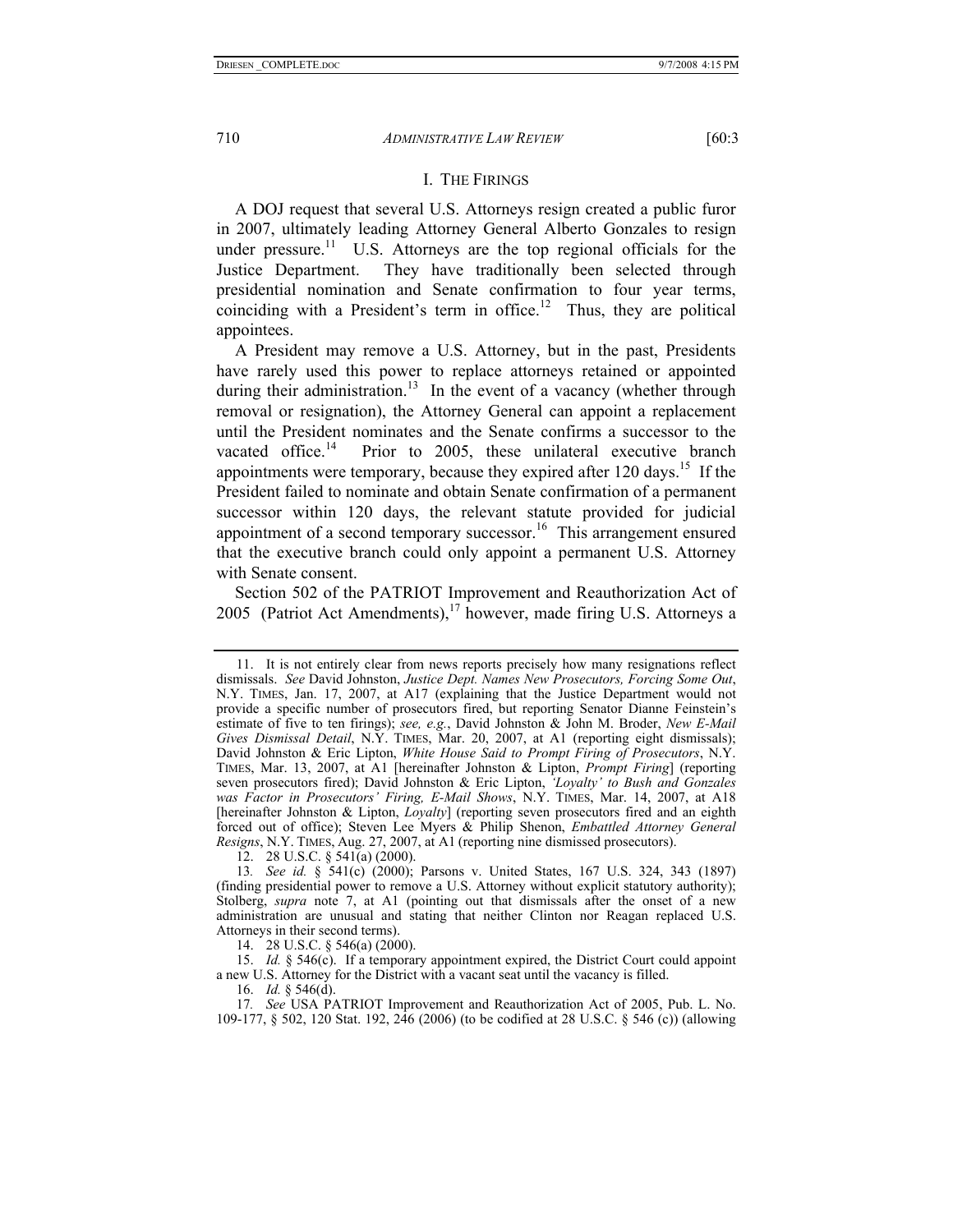viable means of shaping prosecutorial activity by allowing the President's administration to unilaterally choose successors. It repealed the provision limiting the terms of unilaterally appointed replacement U.S. Attorneys.<sup>18</sup> Under § 502, a replacement U.S. Attorney could serve until the President nominated a successor.<sup>19</sup> Of course, this means that a President can make a replacement appointee (chosen solely by the Executive Branch) permanent during his time in office by simply declining to nominate a new U.S. Attorney for Senate approval.

Limitations on unilateral executive branch control over prosecution through appointments and removal, like those prevailing in the legal practice prior to the Patriot Act Amendments, can limit political interference with prosecution. A custom of not removing U.S. Attorneys during a President's term makes it harder to fire a U.S. Attorney because of political disagreement with decisions to prosecute the President's enemies or not to prosecute his friends. The limitations on unilateral replacement of removed U.S. Attorneys found in the law prior to the 2005 Patriot Act Amendments create a further hindrance to political interference with prosecution decisions. They prevent a President from securing his politically preferred outcome to a particular criminal case by simply firing the attorney making a prosecution decision with which he disagrees, because his unilaterally chosen replacement will not remain in office long enough to protect the President's friends or see through a prosecution of his enemies.

Political influence upon prosecution raises serious individual liberty concerns, which can justify structural constraints discouraging political interference with prosecutorial discretion. The power to prosecute constitutes an enormous threat to personal liberty.<sup>20</sup> An official accusation of a crime, even if ill-founded, can ruin a person's reputation. The need to defend oneself against criminal charges can bankrupt and exhaust defendants. And prosecutors sometimes succeed in convicting the wrong person, thereby sending an innocent person to jail. On the other hand, failure to prosecute serious wrongdoing when the evidence is strong also raises serious concerns. Such a failure may allow perpetrators of serious crimes remaining at large to prey upon society. Both of these concerns justify restraints on political influence.

an interim U.S. Attorney to serve until another is appointed by the President and confirmed by the Senate).

<sup>18</sup>*. Id*.

<sup>19</sup>*. Id*.

<sup>20</sup>*. See* Morrison v. Olson, 487 U.S. 654, 728 (1987) (Scalia, J., dissenting) (characterizing the prosecutor's power to choose cases as "dangerous" (quoting R. Jackson, The Federal Prosecutor, Address Delivered at the Second Annual Conference of United States Attorneys (Apr. 1, 1940))).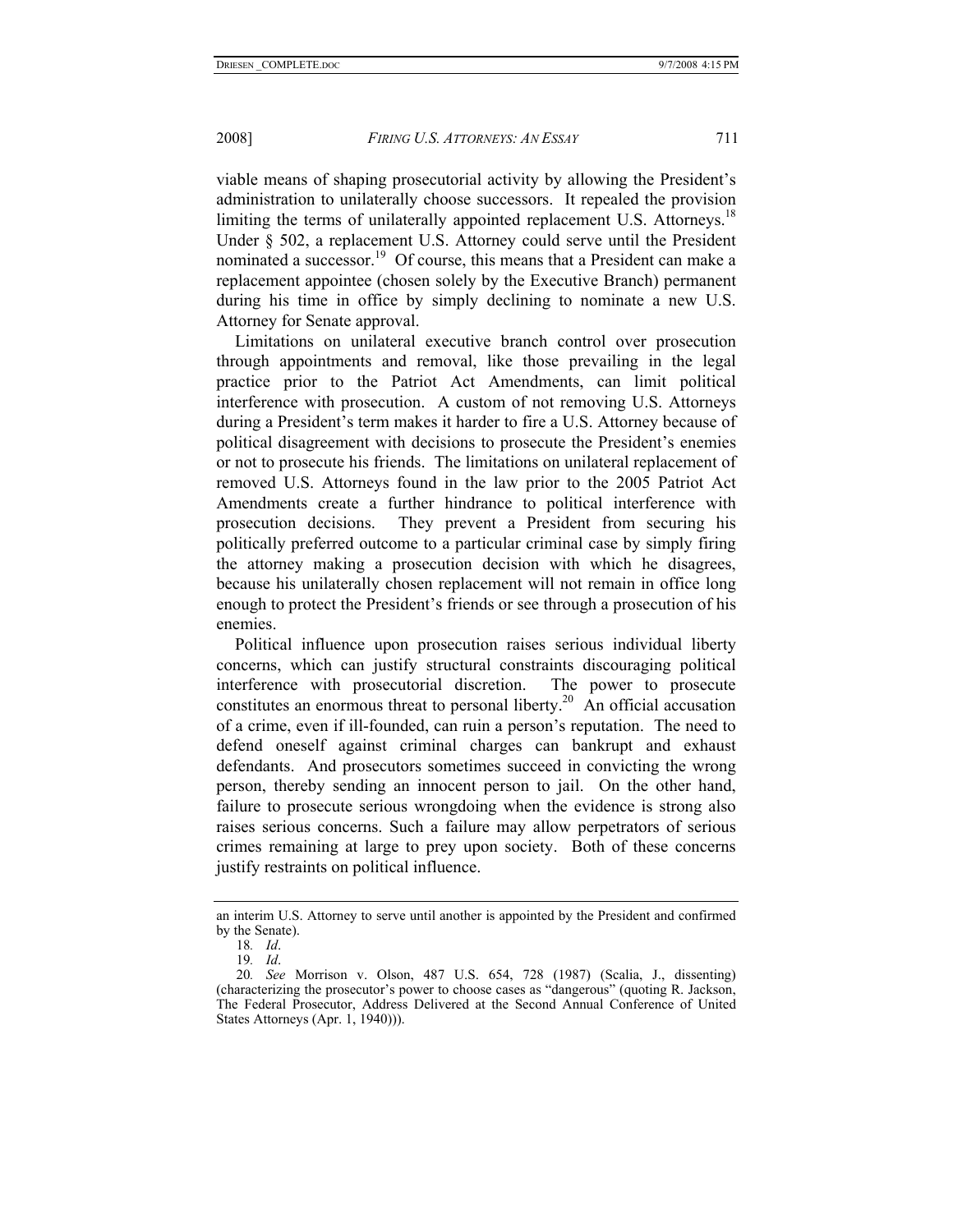Prosecutors should make judgments about who to prosecute based on evidence. If a higher ranking official could remove prosecutors from office for failing to prosecute some enemy of a powerful politician, like a President or congressman, prosecutors might persecute the innocent in order to stay in office.<sup>21</sup> Conversely, if prosecutors could be removed from office for prosecuting powerful politicians' friends or benefactors,

prosecutorial independence has some logic to it. When the story of the request for resignations first surfaced, the White House asserted that the decisions were made on the merits, not on political grounds.23 Any suggestion that this merits judgment involved a decision that these prosecutors were incompetent conflicted with evidence that they had strong records, so the Administration did not squarely and consistently allege incompetence.<sup>24</sup> The Administration cited varying reasons for these dismissals. At one point, the Administration suggested that these prosecutors had been insufficiently vigorous in challenging voter fraud and in prosecuting immigration violations.<sup>25</sup> Reports surfaced of pressure from Senator Domenici to prosecute voting fraud in a case where David C. Iglesias, the U.S. Attorney for New Mexico, had found insufficient

government corruption might remain unchecked.<sup>22</sup> Hence, the tradition of

22*. Cf.* Neil A. Lewis & Eric Lipton, *Flexing Majority Muscles, Democrats Issue 3 Subpoenas*, N.Y. TIMES, Apr. 26, 2007, at A18 (discussing a possible link between the firings and pressure to dismiss corruption investigations that could damage Republicans).

23*. See* Stolberg, *supra* note 7, at A1 (citing President Bush's denial of accusations that the firings reflected "political decisionmaking"); Jess Bravin, *Still Vague: Why Were Prosecutors Fired?*, WALL ST. J., Mar. 15, 2007, at A5 ("The administration has said its initial explanation—that the prosecutors were fired for poor performance—wasn't fully accurate."); David Johnston, *A U.S. Attorney Was Removed Without Cause, Official Says*, N.Y. TIMES, Feb. 7, 2007, at A14 (reporting that Deputy Attorney General Paul J. McNulty had testified to the Senate Judiciary Committee that most of the prosecutors were dismissed because of "poor performance"); Dan Eggen, *Prosecutor Firings Not Political, Gonzales Says*, WASH. POST, Jan. 19, 2007, at A2 (reporting that Attorney General Gonzales attributed firings to "performance issues"); Johnston, *supra* note 11, at A1 (reporting that Justice Department officials fired prosecutors "based on a review of their performance in carrying out Mr. Gonzales's violent crime priorities").

24*. See* Dan Eggen, *6 of 7 Dismissed U.S. Attorneys Had Positive Job Evaluations*, WASH. POST, Feb. 18, 2007, at A11 (reporting that six out of seven prosecutors had positive evaluations before they were fired); Johnston, *supra* note 6 (stating that six of eight fired U.S. Attorneys were routinely praised in their Justice Department evaluations).

25*. See* Johnston & Lipton, *Prompt Firing*, *supra* note 11, at A1 (stating that both Karl Rove and President Bush relayed the concern that prosecutors failed to aggressively move on voter fraud cases); Richard A. Serrano, *Border Policing Was a Trial for 3 U.S. Attorneys*, L.A. TIMES, Apr. 15, 2007, at A29 (reporting that three of the eight prosecutors were singled out for failure to aggressively prosecute immigration cases).

<sup>21</sup>*. Cf. id*. at 728–29 (Scalia, J., dissenting) (describing the danger of prosecuting someone because he is "unpopular with the predominant or governing group" (quoting R. Jackson, The Federal Prosecutor, Address Delivered at the Second Annual Conference of United States Attorneys (Apr. 1, 1940))).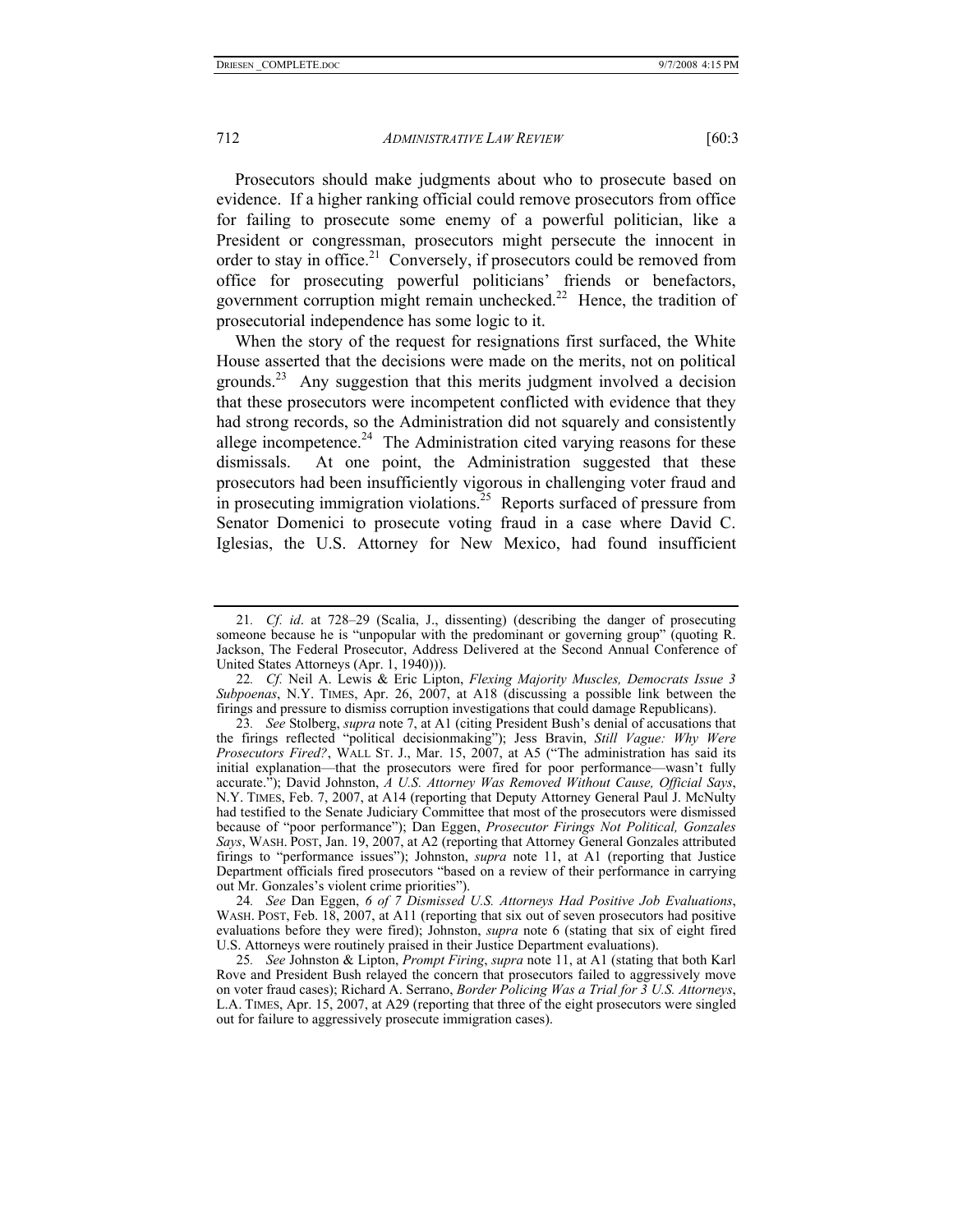evidence of serious wrongdoing to justify prosecution.<sup>26</sup> Attorney General Gonzales, in statements to the Senate Judiciary Committee, cited insufficient gun crime prosecution, resistance to taking up a death penalty case, and "management problems" as justifications for the firings. $27$ 

The White House's statement that the Department fired prosecutors who did not implement the President's priorities implicitly distinguishes conformity of prosecutorial priorities to White House policy from political interference with the Justice Department.<sup>28</sup> This emphasis on setting priorities suggested some disagreement about what sorts of violations were sufficiently important to merit prosecution, rather than demonstrating an attempt to force a prosecution where no evidence of any crime existed.<sup>29</sup> This invocation of the unitary executive theory suggests that the theory may have played a role in securing support for these firings within the Administration.<sup>30</sup> Conversely, acceptance of a more modest background conception of executive power would make it harder to carry out this sort of action, making it unlikely that a U.S. Attorney General or other relevant actors in the DOJ would accept such an action absent strong evidence of malfeasance.<sup>31</sup>

Much of the media and congressional attention has focused on questions about Attorney General Gonzales's conduct.<sup>32</sup> At first, he denied playing an active role in seeking the resignations of prosecutors, but evidence soon emerged suggesting that he had played a substantial role.<sup>33</sup> Ultimately, this

<sup>26</sup>*. See* Johnston & Lipton, *supra* note 5, at A1 (discussing Attorney General Gonzales's claim that he fired Mr. Iglesias because he had lost Senator Domenici's confidence).

<sup>27</sup>*. Id*.

<sup>28</sup>*. See* Stolberg, *supra* note 7 (quoting President Bush as denying that the firings were politically motivated, but asserting a right to fire prosecutors at will).

<sup>29</sup>*. See id*. (reporting President Bush's statement that he did relay complaints about federal prosecutors to Gonzales, but did not give him "specific instructions").

<sup>30</sup>*. See id*. (paraphrasing President Bush as stating that the U.S. Attorneys serve at the pleasure of the President).

 <sup>31.</sup> The Justice Department played a large role in the dismissals, so the beliefs of DOJ officials about the legitimacy of White House actions controlling prosecutors is significant. *See* Johnston & Lipton, *Loyalty*, *supra* note 11 (characterizing D. Kyle Sampson, Mr. Gonzales's former top aide, as "the Justice Department's point man" for the firing plan and characterizing his e-mail communications with the White House as "extensive consultation"); *Prompt Firing*, *supra* note 11 (explaining that Harriet Miers, then White House legal counsel, asked Mr. Sampson whether all the U.S. Attorneys could be replaced at one time, in response to which he advised firing only a few).

<sup>32</sup>*. See, e.g.*, *Prompt Firing*, *supra* note 11 (discussing Senators' doubts about Attorney General Gonzales's honesty and judgment and calls for his resignation); *see also* David Johnston, *Ex-Aide Says Gonzales Discussed Firings*, N.Y. TIMES, Apr. 17, 2007, at A17 [hereinafter *Ex-Aide*].

<sup>33</sup>*. See Ex-Aide*, *supra* note 32 (reporting that a top aide had characterized Gonzales's assertion that he had no role in deliberations about firing the U.S. Attorneys as "inaccurate").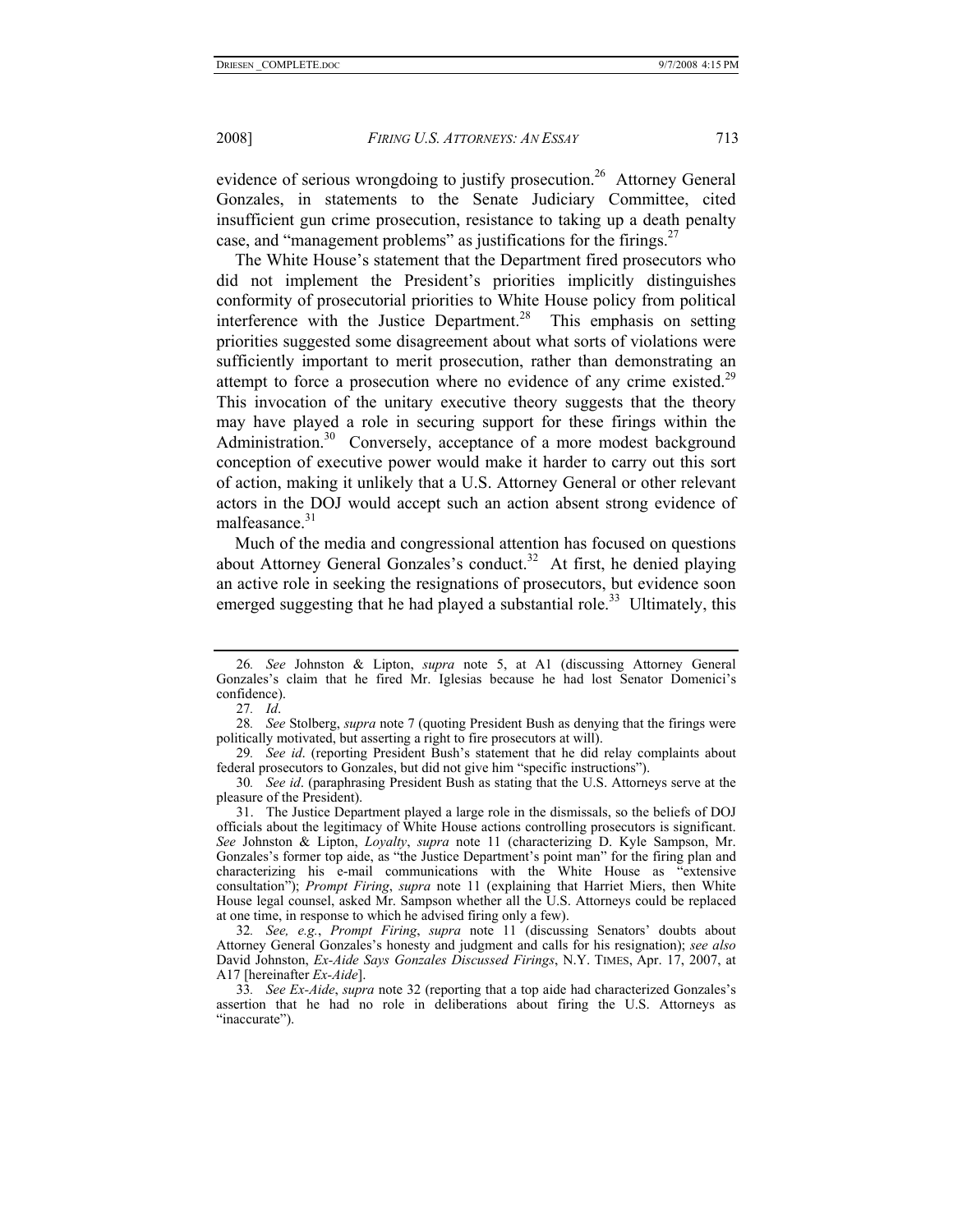evidence and his failure to adequately explain the firings so undermined his credibility that he resigned. The focus on who is to blame for the departure of the U.S. Attorneys and the Attorney General's honesty and management capabilities has diverted attention from the background constitutional issue: Is the tradition of Justice Department independence consistent with the Constitution?

### II. ARTICLE II: DUTY OR RIGHT?

Article II, Section 1 of the Constitution provides that "[t]he executive Power shall be vested in a President of the United States of America."<sup>34</sup> This Vesting Clause seems to suggest that the President has the right to control all law enforcement officials. Yet, some intertextual and historical considerations cut the other way. Article I grants "all" legislative power to Congress, $35$  but the Article II grant of executive authority to the President does not contain the word "all."36 This juxtaposition might suggest that Congress may lodge some executive power outside the President's control, even if the phrase "the executive Power" might be read in isolation to encompass all executive power. Historically, the first Congress relied heavily upon state officials to execute federal law.<sup>37</sup> This suggests that "the executive Power" granted in Article II does not necessarily mean the power to completely control the execution of each and every aspect of federal law, at least not directly.<sup>38</sup>

Yet, several prominent scholars have vigorously argued that this clause makes complete control over every official executing federal law a presidential right.<sup>39</sup> Justice Scalia's dissent from the Court's decision upholding the independent counsel provisions of the Ethics in Government

38*. See* Lessig & Sunstein, *supra* note 3, at 31 (noting that the President has no power to remove state officials enforcing federal law); Krent, *supra* note 2, at 67 (claiming that state officials cannot be controlled by the President because he can neither appoint nor remove them); *see, e.g.*, Mashaw, *supra* note 37, at 1666 (discussing the Connecticut governor's refusal to enforce a federal embargo law). *Cf.* Calabresi & Prakash, *supra* note  $\tilde{2}$ , at 639 (claiming that the President may deprive state officials of their authority to carry out federal law).

 <sup>34.</sup> U.S. CONST. art. II, § 1.

 <sup>35.</sup> U.S. CONST. art. I, § 1.

 <sup>36.</sup> U.S. CONST. art. II, § 1.

<sup>37</sup>*. See* Jerry L. Mashaw, *Reluctant Nationalists: Federal Administration and Administrative Law in the Republican Era, 1801–1829*, 116 YALE L.J. 1636, 1666 (2007) (discussing President Jefferson's effort to enlist governors in the enforcement of a federal embargo); Lessig & Sunstein, *supra* note 3, at 18 (describing how the founding state officials conducted federal prosecutions); Saikrishna Bangalore Prakash, *Field Office Federalism*, 79 VA. L. REV. 1957, 2037 (1993) (explaining that the United States relied heavily on state officials to execute federal law); Harold J. Krent, *Executive Control Over Criminal Law Enforcement: Some Lessons from History*, 38 AM. U. L. REV. 275, 303–10 (1989) (discussing the extent of state authority to conduct federal prosecutions).

<sup>39</sup>*. See, e.g.*, Calabresi & Prakash, *supra* note 2, at 593.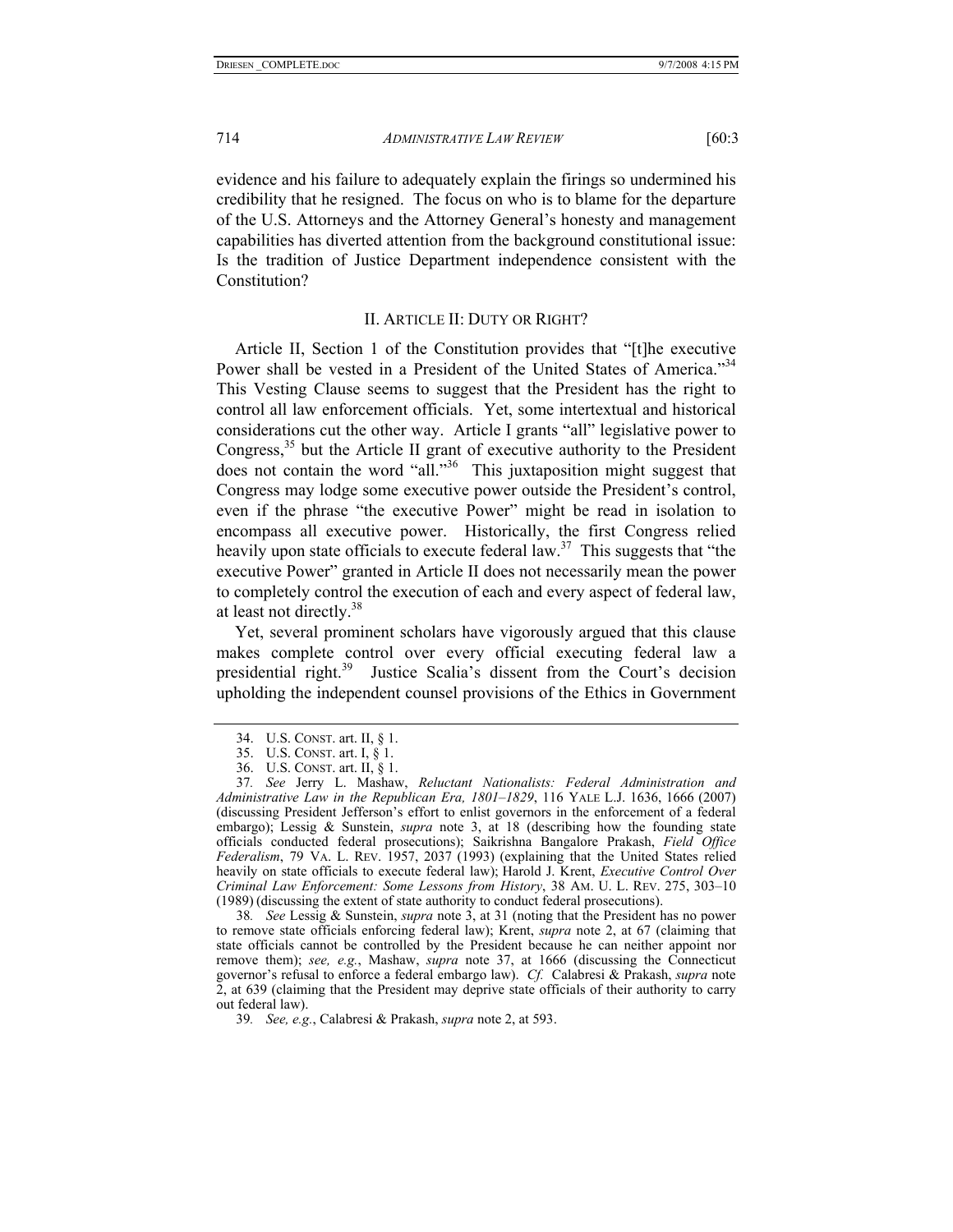Act of 1978 in *Morrison v. Olson*<sup>40</sup> gave forceful support to this rightsbased view.

 On the other hand, Article II, Section 3 states that the President "shall take Care that the Laws be faithfully executed."<sup>41</sup> The word "shall" suggests that the President has a duty to faithfully execute law,  $42$  not necessarily a right to control each discretionary decision an official might make.<sup>43</sup> Proponents of a unitary executive theory seek to harmonize the duty- and right-based visions of Article II by arguing that the President cannot ensure the law's faithful execution unless he controls all aspects of the law's execution.<sup>44</sup> This argument construes the Take Care Clause as more than a requirement to *seek* the law's faithful execution. It construes Article II as creating power adequate to enable the President by himself to *ensure* the proper execution of every law.<sup>45</sup>

The Constitution contains some other clauses germane to the status of U.S. Attorneys that address the idea that the President alone is responsible for faithful law execution. The Constitution bolsters unitary executive theory by giving the President the authority to nominate "Officers of the United States."<sup>46</sup> Yet the same clause gives the Senate the power to deny the President complete control over these officials' appointments by preventing his chosen nominees from assuming office absent Senate consent. $47$  Since the Senate has an interest in ensuring that laws it has helped enact are properly carried out, this provision relies on the Senate power to withhold consent as a check on appointment of officers disinclined to faithfully execute laws. $48$  This construction would suggest that the President's executive authority is to be subordinate to his duty to

43*. See* A. Michael Froomkin, Note, *In Defense of Administrative Agency Autonomy*, 96 YALE L.J. 787, 801 (1987) (denying that the Take Care Clause entitles the President to set administrative agencies' political agendas).

44*. See* Calabresi & Rhodes, *supra* note 2, at 1198 n.221 (claiming that the President cannot faithfully execute the law unless the Vesting Clause grants him all executive power); Calabresi & Prakash, *supra* note 2, at 583 (suggesting the same); *see also* Steven G. Calabresi, *Some Normative Arguments for the Unitary Executive*, 48 ARK. L. REV. 23, 36– 37 (1995) (postulating that the growth in the federal "pie" combined with the lack of change in methods of election creates a need for a strong unitary President).

45*. See* Calabresi & Rhodes, *supra* note 2, at 1165 (stating that the "President alone possesses *all* of the executive power and . . . therefore can . . . control . . . inferior officers").

46. U.S. CONST. art. II, § 2, cl. 2.

47*. Id*.

48*. See* Percival, *supra* note 2, at 968 (arguing that the Senate's role in appointments suggests an intention to give cabinet officers "some degree of independence").

<sup>40</sup>*.* 487 U.S. 654, 728–34 (1988).

 <sup>41.</sup> U.S. CONST. art. II, § 3.

<sup>42</sup>*. See* Lessig & Sunstein, *supra* note 3, at 10 (finding that the Take Care Clause establishes a duty); Martin S. Flaherty, *The Most Dangerous Branch*, 105 YALE L.J. 1725, 1793 (1996) (stating that a number of contemporaries understood the Take Care Clause as imposing "some duty or limit" on the President).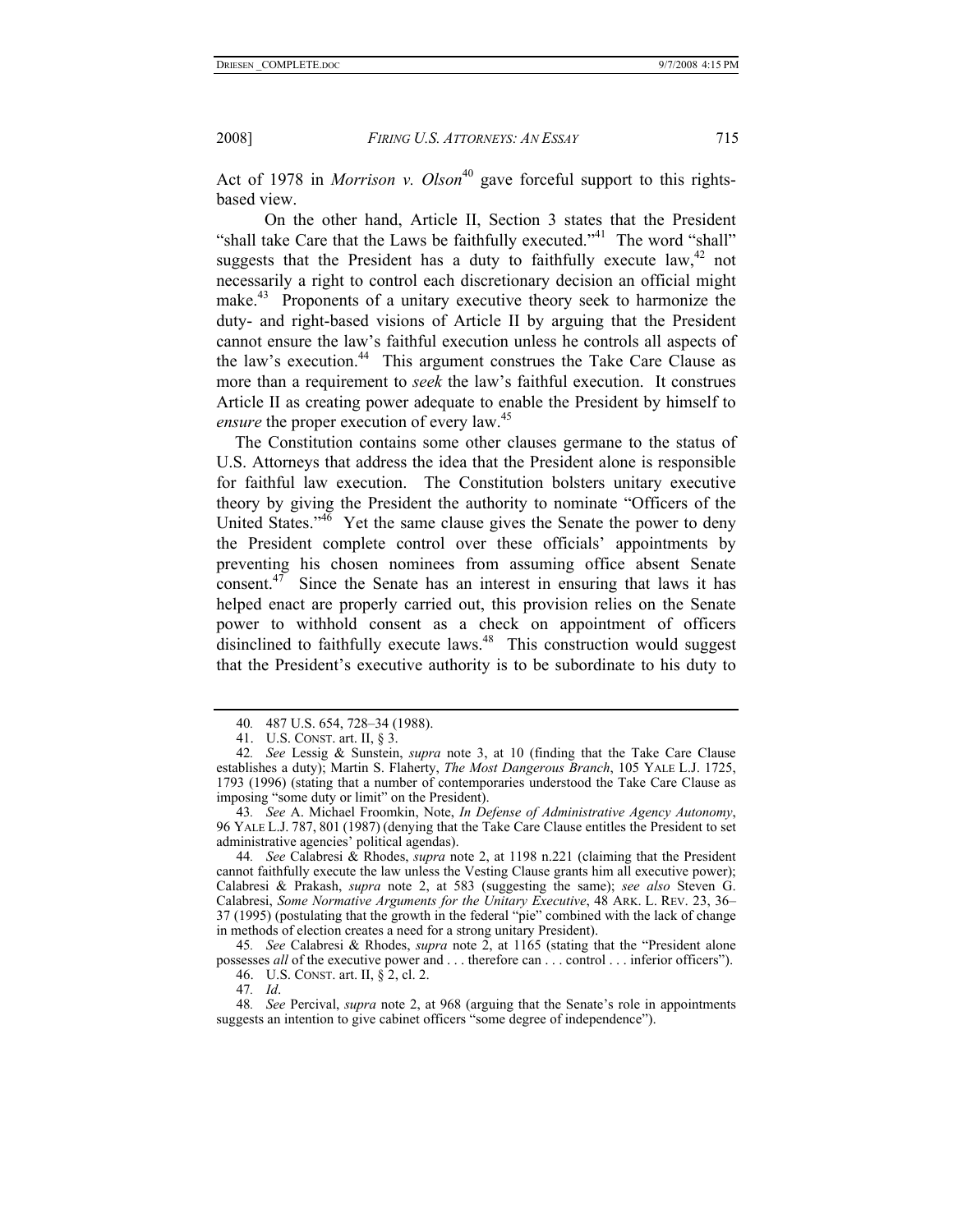execute the laws and can be negated when his nomination power is used for inappropriate ends.<sup>49</sup>

The Appointments Clause also allows the Congress to take the appointment of "inferior Officers" away from the President entirely by expressly authorizing Congress to vest the appointments power in Article III judges,  $50$  who have life tenure and may have been appointed by a political opponent of a sitting President. This congressional authority to vest judges with an appointment power figured prominently in *Morrison*, which adjudicated, among other things, the constitutionality of an Ethics in Government Act provision that vested the power to appoint an independent counsel in a panel of Article III judges.<sup>51</sup> The Court upheld this provision, relying on the language authorizing Congress to delegate appointment authority to judges.<sup>52</sup> The Appointments Clause also authorizes the vesting of the authority to appoint inferior officers in the President or heads of departments, but it leaves Congress with the choice of whether to allow for direct presidential control, the possibility of presidential influence (heads of departments), or no presidential control at all (the Judiciary).<sup>53</sup> The provision authorizing Congress to control who gets to appoint inferior officers allows Congress to lodge the appointment power in the person most likely to hire inferior officers who will faithfully execute law.<sup>54</sup> This clause shows that the Constitution does not give the President complete control over the Executive Branch of government, thereby undermining the duty-based theory.55

Not only does the Constitution deny the President sole control over appointments, it grants him no express authority to remove officers under any circumstances. The Constitution provides only one means of removing "civil Officers of the United States" from office: impeachment.<sup>56</sup> Accordingly, the impeachment provision suggests that the Constitution, far

54*. Cf. Ex parte Siebold*, 100 U.S. 371, 398 (1879) (affirming Congress's discretionary authority to choose the locus of the appointment power, but suggesting that Congress should favor the department of government in which the official is to be located).

55*. Cf. Morrison*, 487 U.S. at 674–75 (noting that the framers rejected attempts to transfer the authority to appoint inferior officers to the President).

56. U.S. CONST. art. II, § 4.

<sup>49</sup>*. Cf. id*. (asserting that the President may not displace the decisions of agency heads with delegated authority).

 <sup>50.</sup> U.S. CONST. art. II, § 2, cl. 2.

<sup>51</sup>*. See* Morrison v. Olson, 487 U.S. 654, 671–76 (1988) (explaining why 28 U.S.C. § 594(a) does not violate the Appointments Clause when it provides for judicial appointment of an independent counsel).

<sup>52</sup>*. See id*. at 673–77 (rejecting an argument against interbranch appointments, primarily because the Appointments Clause expressly authorizes vesting the appointment of "inferior officers" in the courts).

<sup>53</sup>*. See* U.S. CONST. art. II, § 2, cl. 2; *see also Morrison*, 487 U.S. at 673 (stating that the Appointments Clause gives Congress "significant discretion" in choosing where it wants to vest the authority to appoint inferior officers)*.*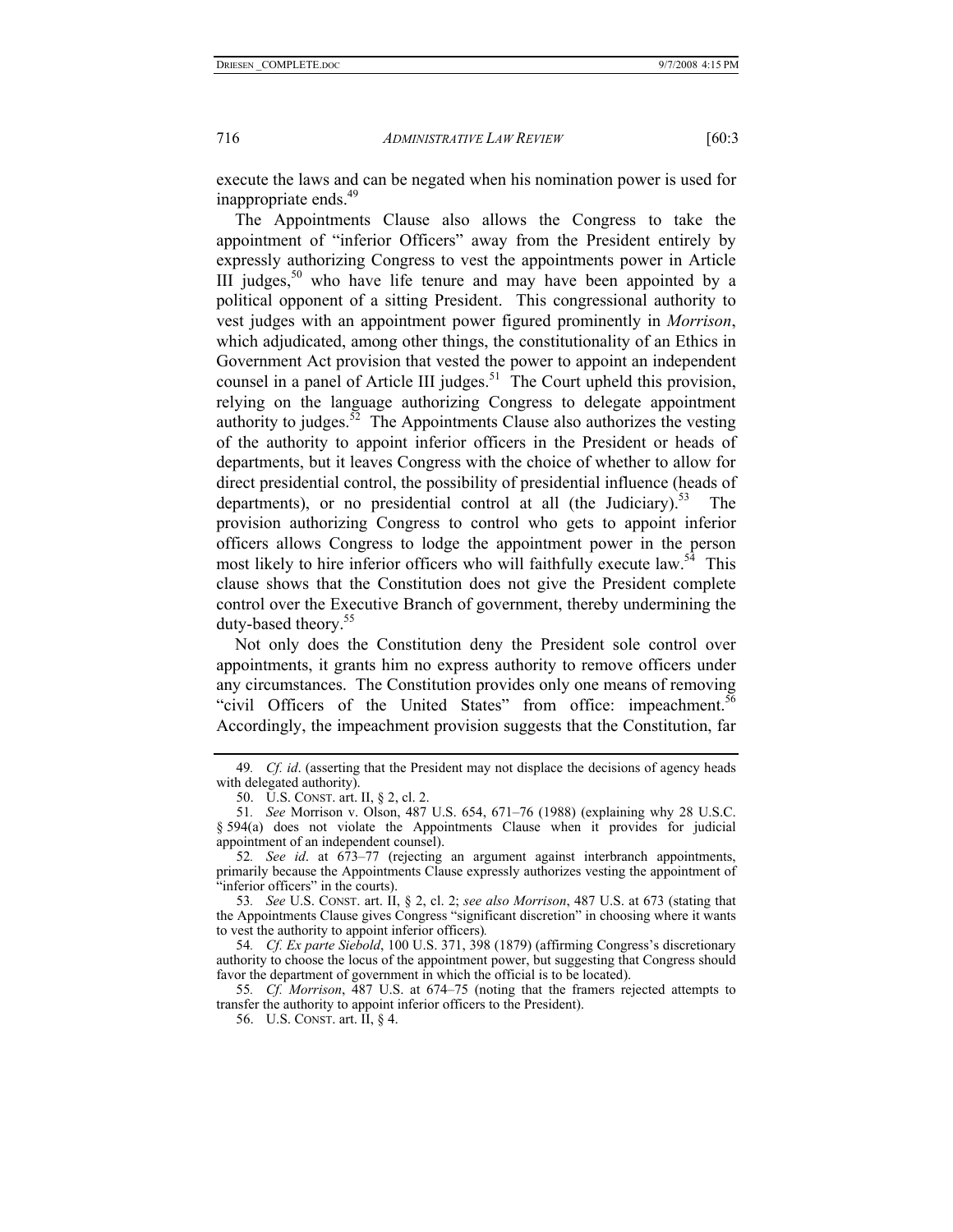from envisioning complete presidential control of officers, envisions a system of checks and balances where Congress exercises significant control over civil officers.<sup>57</sup> Indeed, this clause, the only clause in the Constitution that addresses removal of officers, provides for congressional, rather than presidential removal.58 This impeachment provision seems at odds with the notion that the Constitution demands a presidential removal power to secure faithful execution of the law. A literal construction of the Constitution might treat this impeachment provision as an exclusive "finely wrought" procedure for removing civil officers of the United States, which would imply no presidential authority to remove these officers.<sup>59</sup>

The Supreme Court, however, has never treated this impeachment power as exclusive.<sup>60</sup> It has allowed varying degrees of presidential control over removal, often depending upon the type of office involved.<sup>61</sup> This tradition, however, is in some tension with the constitutional text.

Treating impeachment as the exclusive means of removing officers would imply a substantial reliance on the independence and integrity of officers as a means of securing the rule of law. Because the impeachment clause only authorizes removal of civil officers for "high crimes and misdemeanors," it provides a very limited mechanism for controlling

58. Berger, *supra* note 57, at 1510.

59*. See* Calabresi & Prakash, *supra* note 2, at 642–43 (noting that some in the First Congress supported the idea that impeachment was the sole constitutionally permissible method of removing an officer); *cf.* INS v. Chadha, 462 U.S. 919, 951 (1983) (treating the "finely wrought" procedure of bicameralism and presentment explicitly set out in the Constitution as the exclusive means of passing legislation).

60*. See, e.g.*, Morrison v. Olson, 487 U.S. 654, 685, 691 (1988) (upholding a provision authorizing the Attorney General to remove an independent counsel for "good cause"); Humphrey's Ex'r v. United States, 295 U.S. 602, 632 (1935) (upholding a provision allowing the President to remove a member of the Federal Trade Commission for cause); Myers v. United States, 272 U.S. 52 (1926).

61*. See Morrison*, 487 U.S. at 691–93 (finding the independent counsel's function insufficiently important to require that the President have authority to remove him at will); Wiener v. United States, 357 U.S. 349, 356 (1958) (forbidding the President from removing a War Claims Commissioner in order to name his own appointee when Congress had not authorized removal); *Humphrey's Ex'r*, 295 U.S. at 629 (finding that Congress can forbid removal of "quasi-legislative" and "quasi-judicial" officials except for cause); *cf. Myers*, 272 U.S. at 117 (finding an implied presidential power to remove officers "in the absence of any express limitation").

<sup>57</sup>*. See* Froomkin, *supra* note 2, at 1372 (claiming that the Impeachment Clause shows that Congress has "some say in the conditions of" an executive officer's "tenure"); *see also*  Akhil Reed Amar, *On Impeaching Presidents*, 28 HOFSTRA L. REV. 291, 303 (1999) (suggesting that the text authorizes impeachment of both inferior officers and officers of the United States); JOSEPH STORY, 1 COMMENTARIES ON THE CONSTITUTION OF THE UNITED STATES § 792, at 550 (C.C. Little & J. Brown eds., 2d ed. 1851); Michael J. Broyde & Robert A. Schapiro, *Impeachment and Accountability: The Case of the First Lady*, 15 CONST. COMMENT. 479, 491 n.61 (1998) (discussing arguments as to whether inferior officers are subject to impeachment); Raoul Berger, *Impeachment of Judges and "Good Behavior" Tenure*, 79 YALE L.J. 1475, 1510–11 (1970) (reviewing evidence that the Constitution's adopters did not mean to authorize impeachment of inferior officers).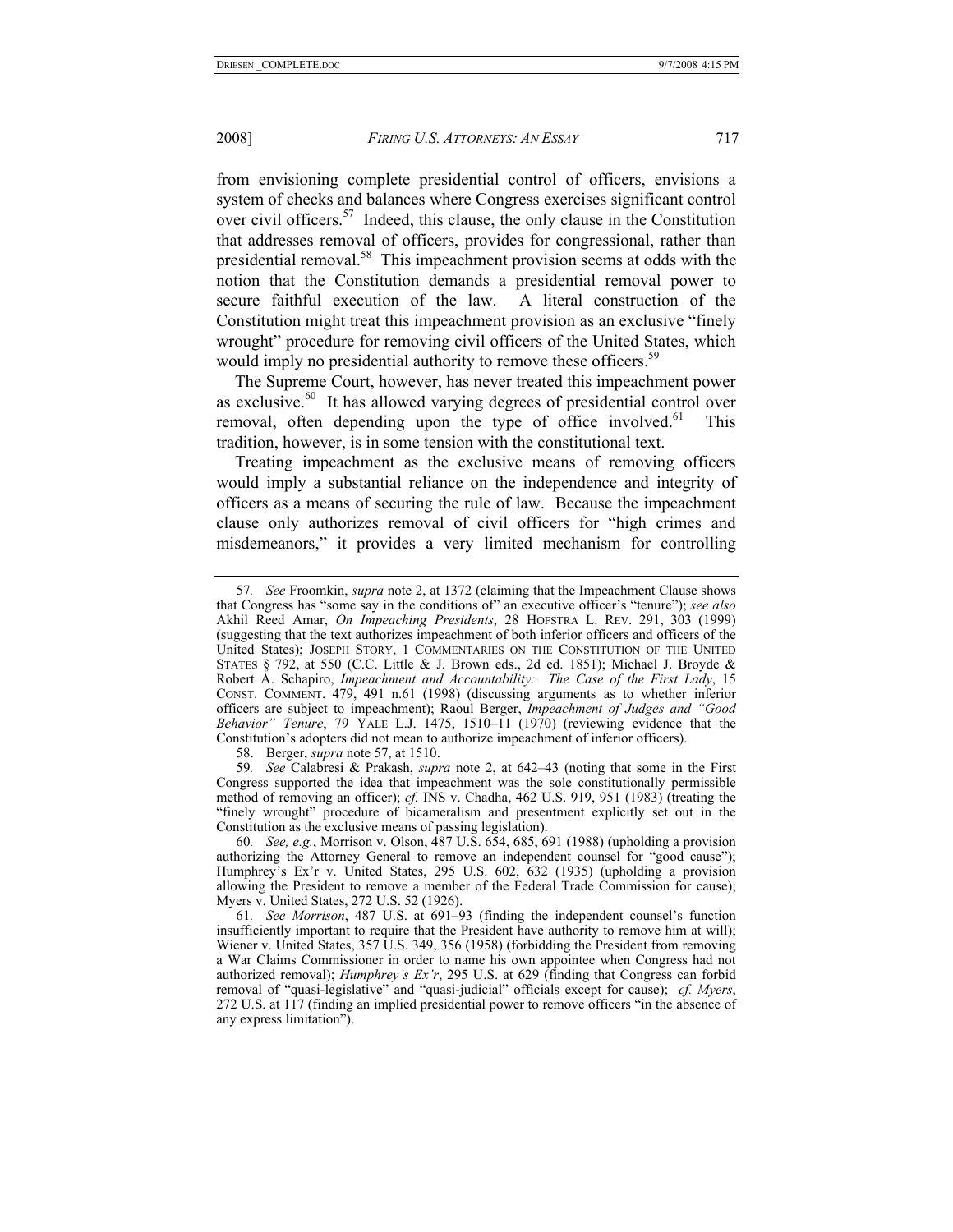official misconduct. $62$  Whether or not the Constitution makes impeachment the exclusive means of removing officers, the Constitution clearly does rely on the individual integrity of executive branch officials as a means of securing faithful execution of the law. The constitutional requirement that all executive officers swear an oath of allegiance to the Constitution and laws of the United States shows this.<sup>63</sup> Furthermore, the Federalist Papers suggest that the Constitution relies on an official's individual sense of duty, not complete presidential control, as a means of assuring a rule of law. In explaining why the Constitution requires Senate approval of presidential nominees, Federalist No. 76 states that this provision discourages the nomination of pliant officials "personally allied" with the President.<sup>64</sup> The Federalist Papers, together with the Appointments Clause, suggest that the framers may have expected appointees to stand up to the President on occasion.65 The Constitution, of course, erects a system of checks and balances in order to, among other things, create a rule of law. The lack of express authority for presidential removal of officers, the Oath Clause, and the congressional appointments role all suggest that the framers relied on executive branch officials' having a degree of independence as one of the means of securing that goal.

Thus, the Constitution's literal language provides some support for advocates of Justice Department independence. Part IV will show that constitutional reliance on the integrity of individual employees is an important means of securing faithful execution of the law and comports with a duty-based reading of the Constitution.

#### III. DUTY AND RIGHT COLLIDE AT THE DOJ

The Justice Department's tradition of independence stands in some tension with the view of executive power as an exclusive presidential right. A view of executive power as a presidential right implies a presidential power to control prosecution. If this implication is granted, then the President is within his rights to tell U.S. Attorneys to prosecute cases he wishes to pursue or decline cases he does not, and to fire those who do not conform to his directions. The President could then remove prosecutors who fail to conform to his decisions. The theory of presidential right

<sup>62</sup>*. See* Amar, *supra* note 57, at 301–02 (rejecting the idea that impeachment would be appropriate for noncriminal "maladministration"); *cf.* Michael J. Gerhardt, *Putting the Law of Impeachment in Perspective*, 43 ST. LOUIS U. L.J. 905, 914–19 (1999) (arguing that impeachment would be appropriate for some types of noncriminal official misconduct).

 <sup>63.</sup> U.S. CONST. art. VI, cl. 3.

 <sup>64.</sup> THE FEDERALIST PAPERS, NO. 76: ALEXANDER HAMILTON 458 (Clinton Rositer ed., 1961).

<sup>65</sup>*. See id*. (stating that the Senate's advise and consent function would discourage nomination of pliant "obsequious instruments" of presidential "pleasure").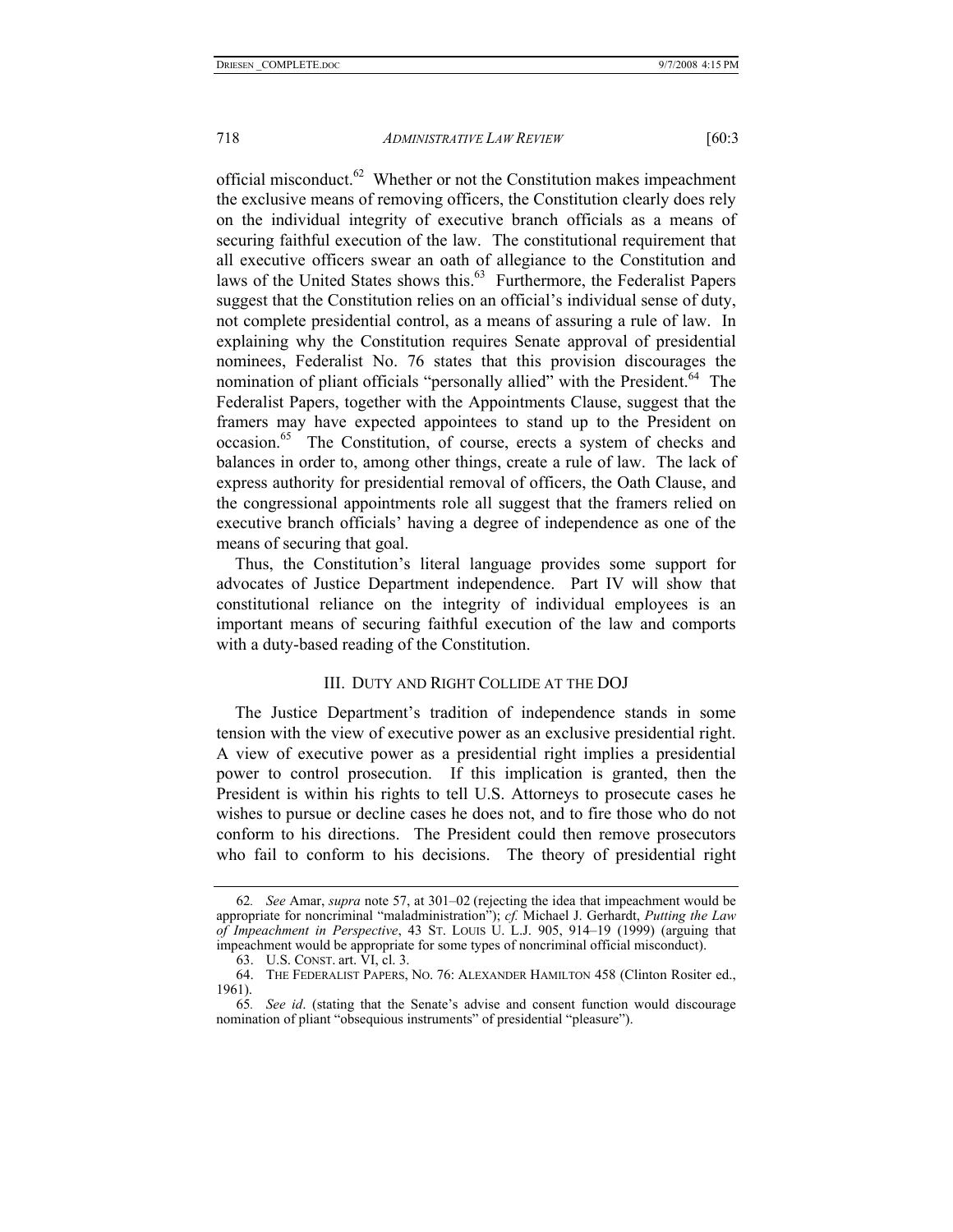suggests the legitimacy of a presidential decision to remove prosecutors who do not implement the President's enforcement priorities.

The White House's defense of the firings echoes Justice Scalia's articulation of a unitary executive theory based on presidential right. In *Morrison*, Justice Scalia's dissent characterizes prosecution as a "quintessentially executive activity[.]"66 He describes Article II as commanding "complete" presidential "control" over prosecution.<sup>67</sup> He then endorses a presidential power to fire prosecutors as the "primary check against prosecutorial abuse."68 Yet, Justice Scalia's conception of the President's rights under Article II, like that of the White House, goes beyond the checking of outright abuse.<sup>69</sup> In cases adjudicating the standing of private citizens to bring suit, Justice Scalia has suggested that the duty to "take Care that the Laws be faithfully executed" includes a right to determine prosecutorial priorities, including the right to refrain from prosecuting violations enjoying sufficient evidentiary support.<sup>70</sup> Hence, Justice Scalia seems to endorse the idea that the President has a right to direct prosecution according to his priorities, and not just a duty to check prosecutorial abuse to ensure faithful execution of the law.

On the other hand, the view of executive power as primarily a duty underlies the criticism of the firings. On this view, a prosecutor who honestly chooses cases based on evidence has faithfully executed the law, whether or not the cases he prosecutes reflect presidential priorities. This view of law as a duty influenced the media coverage of this flap, as evidenced by reports of high conviction rates by discharged prosecutors.<sup>71</sup>

 70. In *Friends of the Earth v. Laidlaw Environmental Services*, Justice Scalia criticizes the majority's grant of standing to enforce the Clean Water Act because it deprived "elected officials" of the right "to decide that a given violation should not be the object of suit at all[.]" 528 U.S. 167, 210 (2000) (Scalia, J., dissenting). He finds this loss of discretion "constitutionally bizarre." *Id*. Justice Scalia begins the section containing this statement by quoting Article II's creation of a duty to faithfully execute law, thereby suggesting that the bizarreness involves a conflict with Article II. *Id*. at 209. I have stated only that Scalia "suggests" that Article II embodies a presidential right to refrain from prosecuting violations with sufficient evidentiary support, because Scalia claims not to reach the question of whether Article II limits standing in this same passage. *Id*.

71*. See* David C. Iglesias, Op-Ed., *Why I Was Fired*, N.Y. TIMES, Mar. 21, 2007, at A21 (reporting his own conviction rate as ninety-five percent); Eric Lipton, *U.S. Attorney in Michigan Disputes Reason for Removal*, N.Y. TIMES, Mar. 23, 2007, at A19 (stating that

<sup>66</sup>*. Morrison*, 487 U.S. at 706.

<sup>67</sup>*. Id*. at 710.

<sup>68</sup>*. Id.* at 728 (describing "the primary check against prosecutorial abuse" as "political" and then describing this political check as the President's power to remove and appoint prosecutors).

<sup>69</sup>*. See id*. at 728–29 (pointing out that prosecutors may misuse their discretion and not prosecute, thereby causing the President political harm); *see also* Carter, *supra* note 3, at 115 (describing a system that limits the President's discretion to refrain from enforcing the law as wreaking "havoc upon the system of checks and balances inherent in the separation of powers").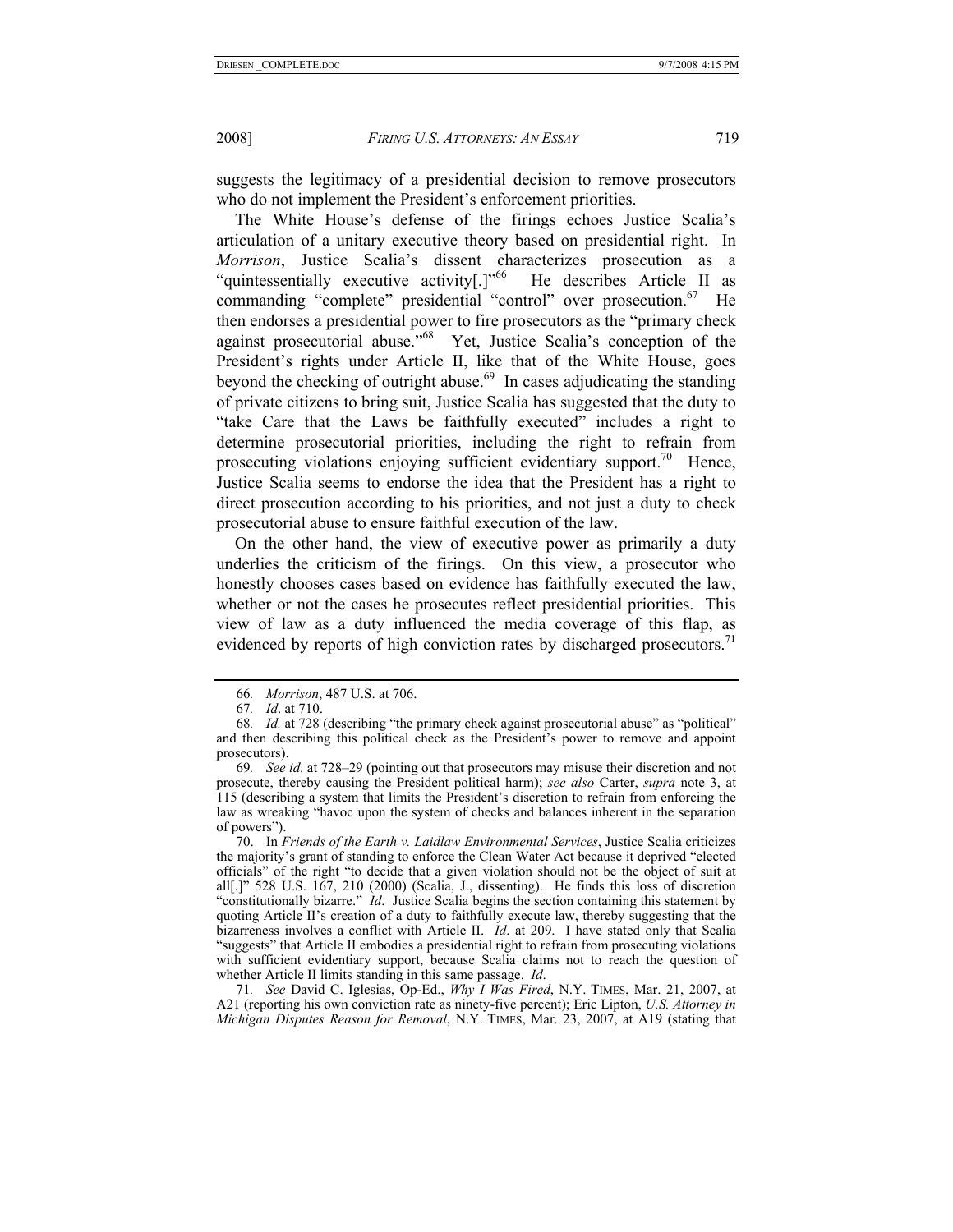High conviction rates suggest that the prosecutors have chosen cases where the underlying evidence supports conviction and have eschewed the pursuit of cases where the prosecutor cannot prove a criminal violation beyond a reasonable doubt. If a duty to faithfully execute the law defines the Presidency, there is no constitutionally valid justification for firing prosecutors who are already faithfully executing the law. Rather, the President's energy should be devoted to remedying failures to execute the law properly, which are, of course, fairly common in an enterprise as vast as the federal government. If the President fires prosecutors when they are already faithfully executing law, the President is merely engaged in "politics." On this view, the President should only interfere with prosecutors if his duty to faithfully execute law requires such interference, as in a case of prosecutorial abuse.

I do not mean to suggest Article II of the Constitution prohibits the President from interfering with prosecutorial discretion for political reasons. I do mean to suggest that a duty-based theory only makes proper execution of the law a constitutional concern. In other words, the Constitution does not give him a right to interfere with prosecutorial decisions for political purposes; Congress was within its rights to interfere with the firings, even if the President turned out to have directed them. Any invocation of the Constitution's symbolic authority to justify the firings would be inconsistent with a duty-based theory, unless the President could show prosecutorial malfeasance.

The juxtaposition of "politics" and priority setting in the debate over the firings suggests that these are two separate things. But politics consist, in part, of priority setting. If the President has decided that voting fraud cases merit more prosecutorial attention than, say, securities law violations, that represents a political decision that voting rights cases are more important. Perhaps the Bush Administration's critics' framing of the firings as "political" suggests low political motives instead of high ones. A President might prioritize voting rights decisions in order to attack political opponents, a low political motive.<sup>72</sup> Conversely, the Administration's characterization of the firings as reflecting priority setting might suggest what we may call a high political motive, such as a decision that voting

former U.S. Attorney Margaret Chiara increased felony convictions by fifteen percent in her Michigan office); Kevin McCoy & Kevin Johnson, *3 Fired Prosecutors Were in Top 10 for Convictions, Federal Data Show*, USA TODAY, Mar. 22, 2007, at 1A (listing the conviction rate rankings of the eight fired prosecutors); Paul Shukovsky, *Ex-U.S. Attorney McKay Was Forced to Resign*, SEATTLE POST-INTELLIGENCER, Feb. 8, 2007, at B1 (reporting that John McKay had increased the Seattle office's conviction rate from eighty-one percent to eightyseven percent in five years).

<sup>72</sup>*. See* Editorial, *Gonzales v. Gonzales*, N.Y. TIMES, Apr. 20, 2007, at A22 (claiming that it is "obvious" that the firing was a "partisan purge").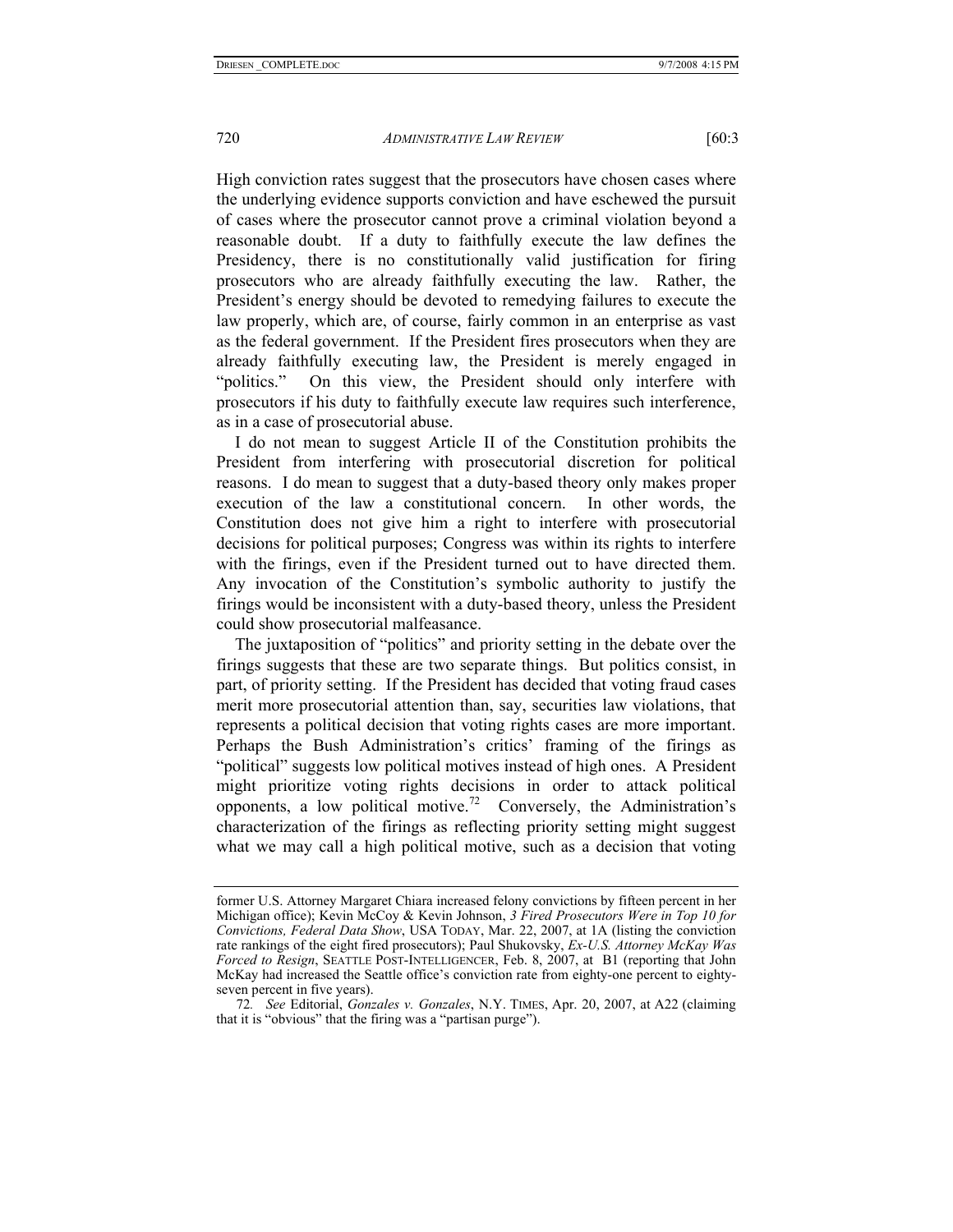rights cases are especially important because voting fraud can prevent elections from reflecting the true will of the people.<sup>73</sup> But in both cases, a unitary executive theory would support politicization of the Justice Department, allowing an elected President's political choices to determine who gets prosecuted for what.

This politicization seems troubling. For one thing, once politicization is accepted, Presidents can control prosecution for both high and low political reasons. Use of prosecution to defeat political opponents can constitute a serious threat to democracy. And the public will have difficulty discovering whether high or low politics motivated particular decisions.<sup>74</sup>

Even presidential reliance on high political motives as the basis for removal may have troubling implications. Such reliance means that general policy priorities, rather than the merits of individual cases, determine prosecution decisions. This sort of approach seems at odds with the ideal of legal neutrality that, in spite of its problematic nature, lies at the heart of the concept of rule of law and legitimate government. Prosecutors might refrain from prosecuting cases thought worthy of legal action by the White House for two related reasons. First, prosecutors might find the evidence of a crime too weak to justify prosecution. Second, they might find violations that have sufficient evidentiary support insufficiently egregious to merit prosecution in light of other criminal activity vying for their offices' prosecutorial resources. Thus, a prosecutor may suspect that a voter deliberately lied in order to cast an illegal vote, but the evidence may only prove beyond a shadow of a doubt that the voter made a false statement, which could be the result of error. The decision to prosecute or not to prosecute such a case may involve a mixture of evidentiary and priority setting judgments.<sup>75</sup> If presidential politics control voting rights cases, then the President (or the Attorney General, or a White House employee) might issue directives to prosecute such cases. But a prosecutor

<sup>73</sup>*. Cf.* Lewis & Lipton, *supra* note 22 (quoting a DOJ spokesman as denying that Attorney General Gonzales ever interfered with a prosecution for "partisan political reasons").

<sup>74</sup>*. See* Eric Lipton, *Some Ask If U.S. Attorney Dismissals Point to Pattern of Investigating Democrats*, N.Y. TIMES, May 1, 2007, at A20 (discussing the lack of data available to check suspicions that Justice Department prosecutions of corruption reflect partisan political motivations).

<sup>75</sup>*. Cf.* Matthew Gertz, *Kondracke Assumed Voter Fraud as Fact in Claiming Prosecutor Firings Were About "The Failure to Prosecute" It, MEDIA MATTERS FOR AM.,* July 12, 2007, http://mediamatters.org/items/200707120008 [hereinafter McKay] (reporting that former prosecutor John McKay, who was accused of failure to pursue voter fraud, did not convene a grand jury on the issue because he thought "there was no evidence of voter fraud"). *See generally* Interview by PBS with David Iglesias, U.S. Attorney of New Mexico (June 27, 2007), *available at* http://www.pbs.org/now/shows/330/david-iglesias.html [hereinafter Iglesias Interview] (explaining that David Iglesias's voter fraud taskforce reviewed the evidence in over 100 files and found no prosecutable cases).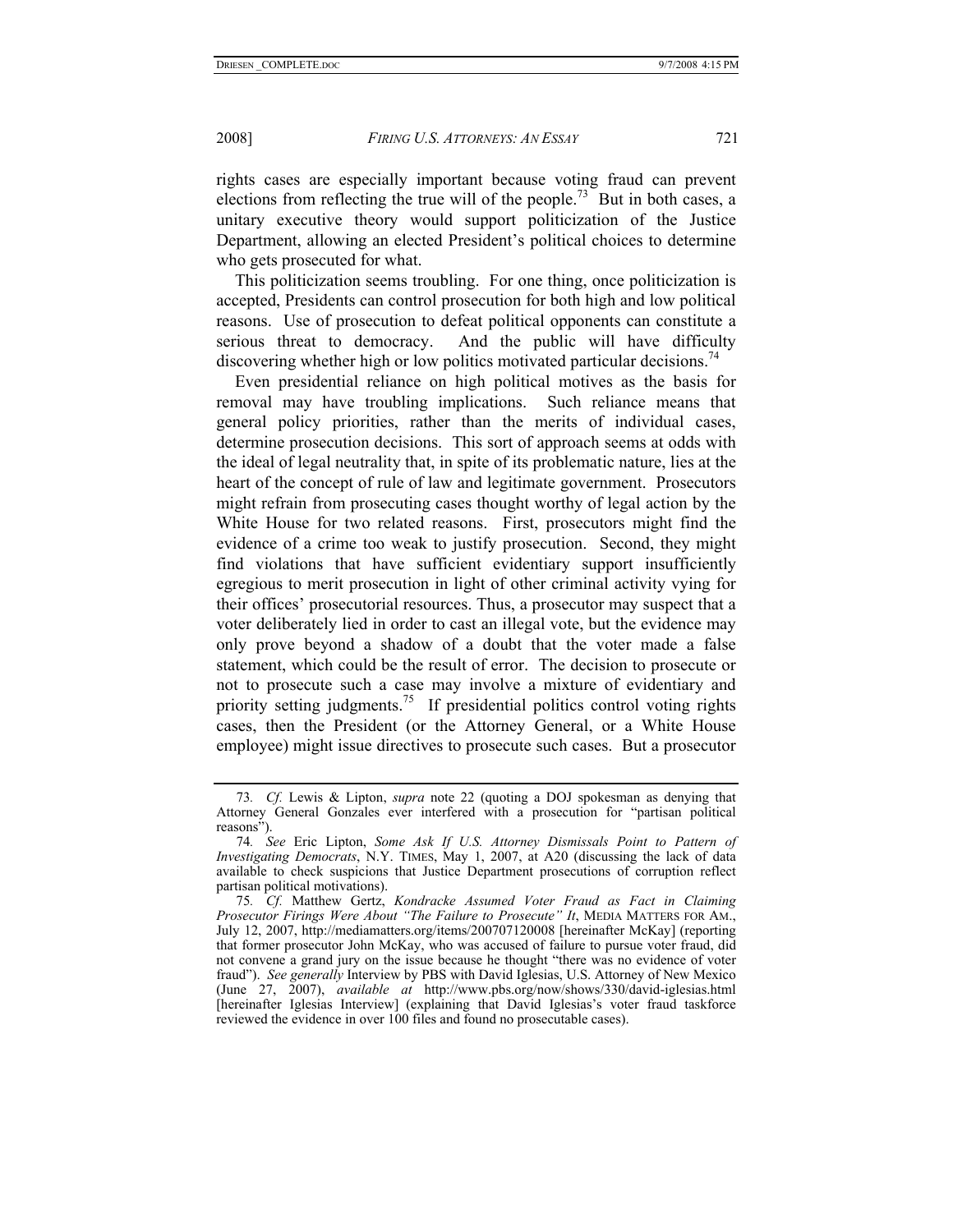committed to weighing the evidence, rather than execution of individual policy preferences (even if the individual is the President) might eschew such a prosecution. If general policy preferences wholly control prosecution decisions, individualized justice may suffer.

A desire to have individualized justice trump politics constitutes a perfectly good policy reason to like prosecutorial independence, but it does not provide a constitutional theory adequate to show that Article II supports such independence for U.S. Attorneys in the face of a fairly powerful unitary executive theory suggesting that it does not. If the President has the right to control prosecution, then prosecutorial independence constitutes a constitutionally suspect contemporary policy preference.<sup>76</sup> A duty-based conception of the executive power, however, may constitutionally justify prosecutorial independence. In Part IV, I proceed to outline the basis for such a conception.

#### IV. DUTY AND DOJ INDEPENDENCE

The purpose of Article II is to ensure faithful execution of the law. The arrangement of power within Article II should be seen as a means toward this end. And the Constitution does not rely on presidential power as the sole means of achieving the desired fidelity to the law.

Even at the time of the founding, and certainly today, the President cannot possibly exercise all executive power.<sup>77</sup> The omission of the word "all" from Article II must be deliberate. The corpus of law, even in George Washington's time, was too vast for one person to execute all of it.<sup>78</sup> That is why the Constitution contemplates civil officers in the government.<sup>79</sup>

The impossibility of a presidential monopoly on executive action also explains why the Constitution commands that the President "take Care that the Laws be faithfully executed,"80 instead of simply telling him to execute the law faithfully. He cannot possibly execute all of the laws faithfully

<sup>76</sup>*. See* Carter, *supra* note 3, at 109–10 (noting that the modern Court generally finds claims of efficiency, good policy, and necessity insufficient as justifications in separation of powers cases); *cf.* Calabresi & Prakash, *supra* note 2, at 664 (stating that a preference for "depoliticized" administration has no "grounding in the Constitution").

<sup>77</sup>*. See* Calabresi & Prakash, *supra* note 2, at 595 n.205 (acknowledging that the President requires the assistance of "other officers" to execute the law).

<sup>78</sup>*. See* Lessig & Sunstein, *supra* note 3, at 23–30 (discussing departments established by the first Congress); Gerhard Casper, *An Essay in Separation of Powers: Some Early Versions and Practices*, 30 WM. & MARY L. REV. 211, 233–42 (1980) (same); *cf.* Mashaw, *supra* note 37, at 1667 (explaining that even though the statutes enforcing the embargo acts under Jefferson gave him the power to enforce these laws, "much of the content of the enforcement policies came from the Treasury Department").

<sup>79</sup>*. See* Calabresi & Prakash, *supra* note 2, at 593–94 (affirming that the Constitution contemplates executive officers other than the President).

 <sup>80.</sup> U.S. CONST. art. II, § 3.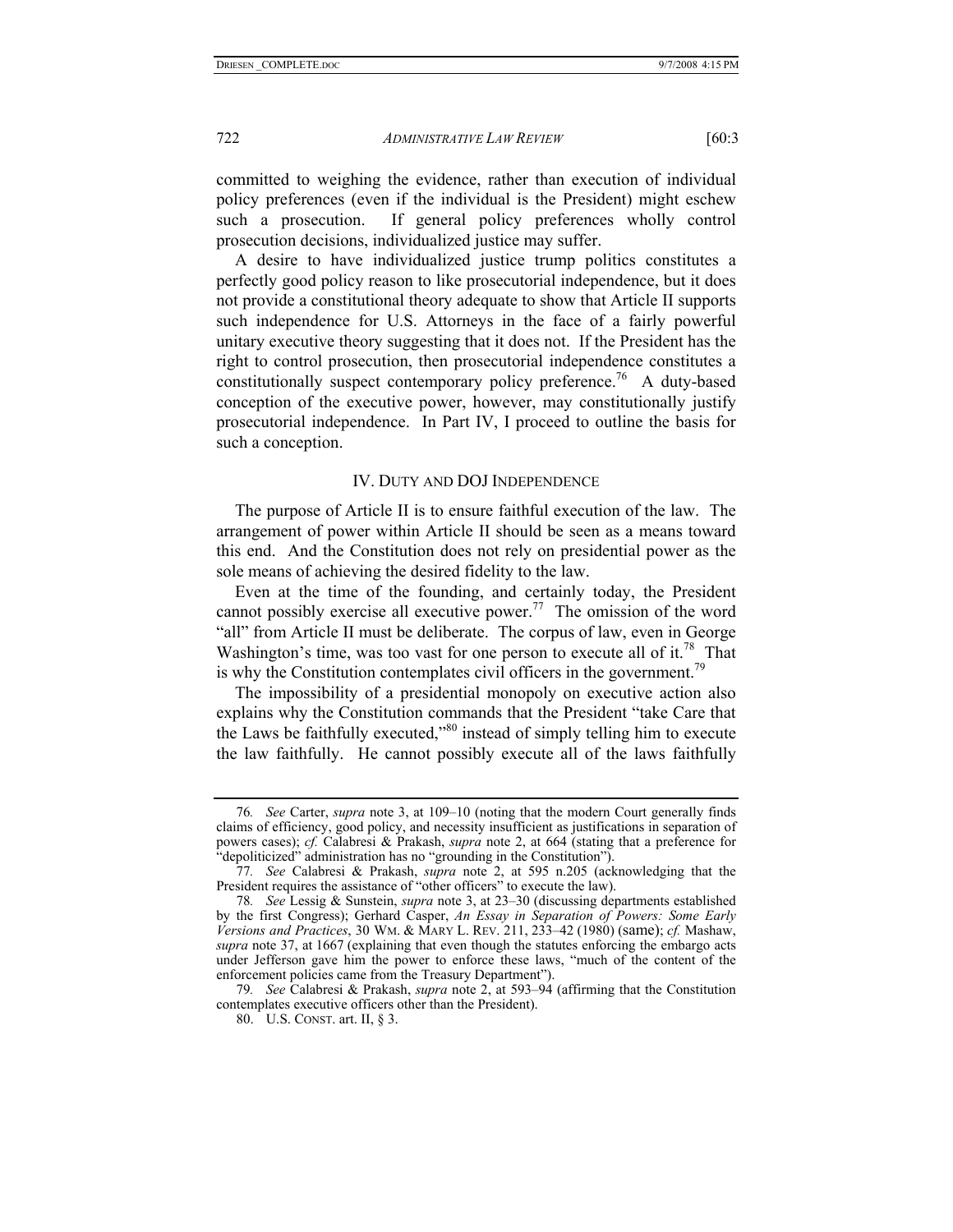himself, because he cannot execute most of the laws at all. Somebody else, such as U.S. Attorneys, must execute an awful lot of the  $law$ <sup>81</sup>. This reliance on nonpresidential executive action explains the use of the passive voice in the constitutional text—a call that the law "be faithfully executed."<sup>82</sup>

Because the President cannot control all decisions in executing the law, the Constitution places a great deal of reliance on the integrity of individual officers. That is why Article VI requires "all executive and judicial Officers" to swear an oath to "support this Constitution.<sup>[1,83</sup>] The Take Care Clause directs the President to influence other officials, so that they might faithfully execute law.<sup>84</sup>

But a duty-based theory denies that the Constitution grants the President complete control over executive officers, and therefore reads the Constitution as not relying on complete presidential control of officers as the only means of obtaining faithful execution of the law.<sup>85</sup> It recognizes that the President has limited control over appointments, since the Constitution only guarantees the President the right to nominate "Officers of the United States." Congress may give him more power by approving his appointees or vesting the authority to appoint inferior officers in the President, but it need not do so.

Nor does the Constitution expressly confer any removal authority upon the President. Since the only removal mechanism specified in the Constitution is impeachment, a duty-based theory might maintain that the Constitution forbids presidential removal of officers.<sup>86</sup> Or it might maintain that Congress may specify whatever removal provisions it thinks appropriate to ensure faithful execution of the law, subject of course to a presidential veto that would generally create pressure to negotiate the locus of removal power. A third approach, the one the Court has adopted, allows for congressional control over removal provisions subject to ad hoc judicial intervention.87 Any of these approaches would raise an issue of how the

85*. See* Kendall v. United States *ex rel.* Stokes, 37 U.S. 524, 610 (1838) (denying that "every" executive "officer" is "under the exclusive direction of the President").

86*. See* Calabresi & Prakash, *supra* note 2, at 596–97 (acknowledging that at first glance "the Constitution would seem to provide only one means of removing inferior executive officers: impeachment," but rejecting this "cramped" reading based on prior practice and functional considerations).

87*. See* Froomkin, *supra* note 2, at 1366 (citing "general agreement that the Supreme Court's separation of powers decisions are hopelessly contradictory"); *see also* Morrison v. Olson, 487 U.S. 654, 688–91 (1988) (acknowledging that the Court had disapproved of "good cause" removal provisions in statutes governing removal of "purely executive"

<sup>81</sup>*. See* Myers v. United States, 272 U.S. 52, 117 (1926) (noting that the President cannot execute the laws unaided).

 <sup>82.</sup> U.S. CONST. art. II, § 3.

 <sup>83.</sup> U.S. CONST. art. VI, cl. 3.

 <sup>84.</sup> U.S. CONST. art. II, § 3.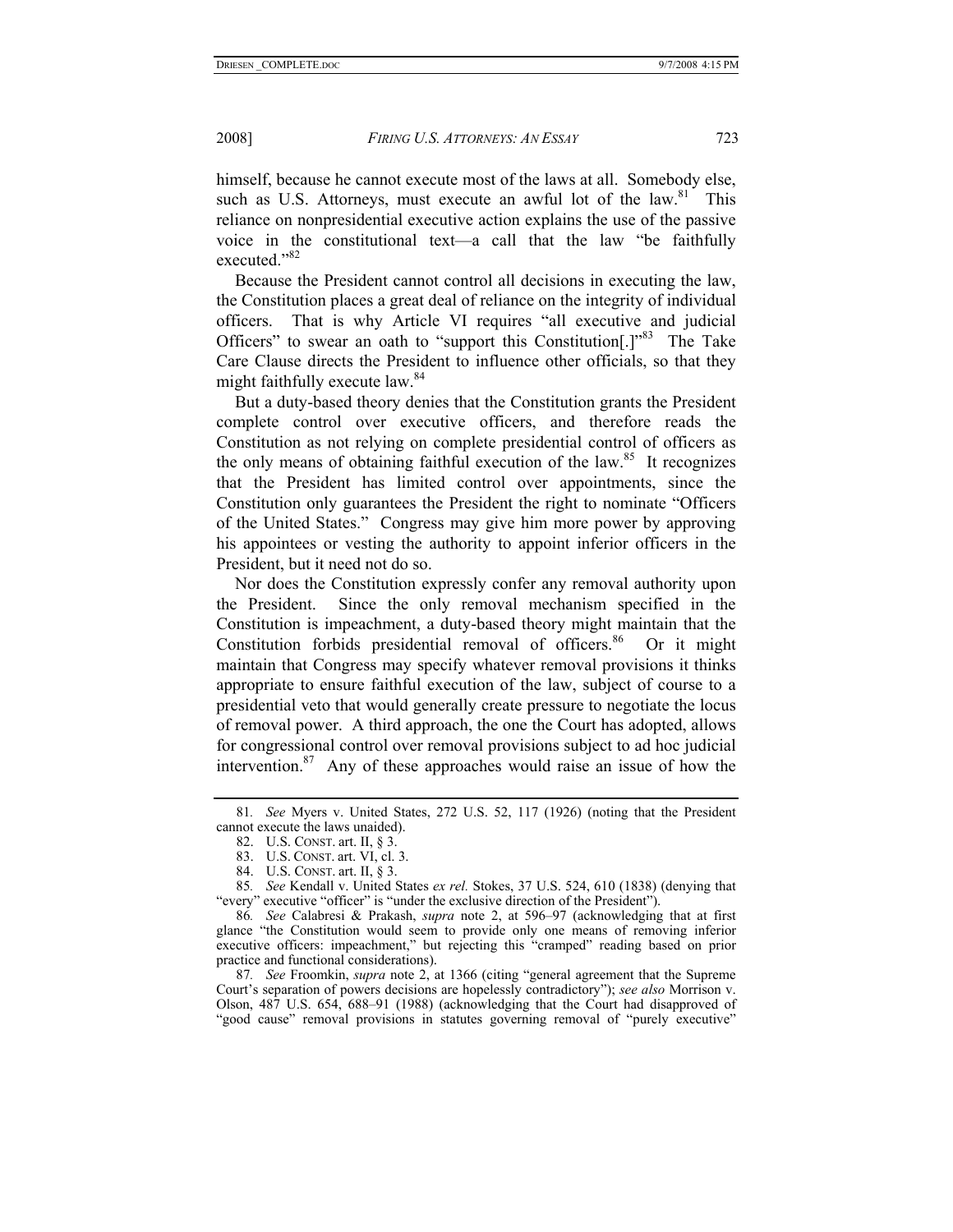President would exercise executive power when he does not possess unlimited authority to remove an officer.

The firing cases suggest an answer. Because the Constitution lodges executive power in the President, executive officers, who swear an oath to uphold the Constitution, will normally pay attention to presidential requests. Since they owe their office to the President who nominated them (at least in part), some notion of loyalty will usually augment their sense of duty, making them responsive to presidential requests. This sense of duty to the President explains why the fired U.S. Attorneys reviewed the cases that the White House thought should receive priority.<sup>88</sup> In other words, it is not clear that proper exercise of executive power requires an executive removal authority, especially when an effort to direct prosecution is exercised to ensure faithful execution of law, a motive that will enhance the legitimacy of presidential requests and will usually suffice to ensure secure adoption of presidential instructions.<sup>89</sup>

On the other hand, a duty-based theory of executive power does not demand that DOJ officials grant all White House requests for prosecutions. As long as prosecutors are faithfully executing the law, a duty-based theory is satisfied whether or not they obey presidential requests to prosecute a particular case or a class of cases.<sup>90</sup>

One can, however, reconcile a weak duty-based theory with a weak version of the unitary executive theory. A weak unitary executive theory would insist that the President have nearly complete control over the Executive Branch, but demand that this power be used only to ensure faithful execution of the law, not to substitute presidential priorities for those of officials who are faithfully executing the law.

The strong unitary executive theory, however, accepts politicization of the civil service. Its emphasis on presidential control over appointments

officials, but adopting a "present considered view" that this approach is too rigid); Lessig  $\&$ Sunstein, *supra* note 3, at 5–6 (discussing the wavering lines in the Court's jurisprudence on presidential control of officials).

<sup>88</sup>*. See* Iglesias Interview, *supra* note 75 (explaining that David Iglesias's voter fraud taskforce, including members from the Washington D.C. Department of Justice and the local FBI, reviewed one hundred files and found no prosecutable cases); McKay, *supra* note 75 (reporting that former prosecutor John McKay found "no evidence of voter fraud," which suggests that he did review cases); *see also* Lara Jakes Jordan, *Fired U.S. Attorneys Ranked Above Peers in Prosecution Rates*, STARNEWSONLINE.COM, Mar. 21, 2007, http://www.wilmingtonstar.com/apps/pbcs.dll/article?AID=/20070321/NEWS/703210457/- 1/State&template=printart (suggesting that three fired prosecutors had pursued administration priorities, because their offices were among the top five rated offices for the number of immigration cases prosecuted).

<sup>89</sup>*. See* Froomkin, *supra* note 43, at 801 (describing the President's role as "one of general leadership and persuasion").

<sup>90</sup>*. See* Percival, *supra* note 2, at 966 (claiming presidential removal authority may influence an official's decisions, but that the President may not simply countermand an official's decision on matters entrusted to him by Congress).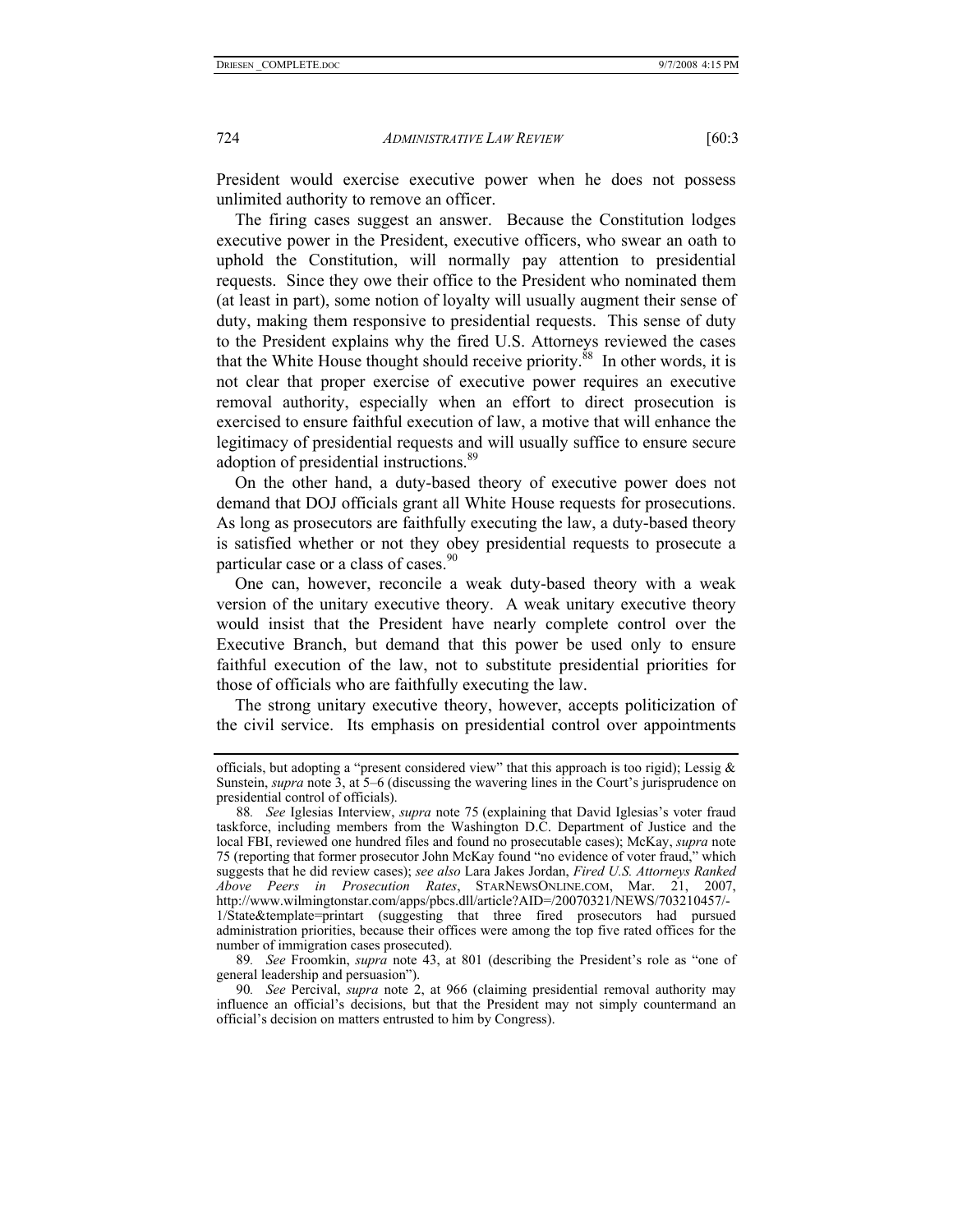and removal might be called the theory of the patronage state, because the theory embraces presidential control over hiring and firing as a right, which would inevitably be used for political purposes.

Analysis of the statutory regime governing the appointment and removal of U.S. Attorneys shows why the strong unitary executive theory may be inconsistent with express clauses in the Constitution giving Congress substantial control over appointments. Complete presidential power over removal has the potential to nullify the effect of the congressional participation in appointments that the Constitution explicitly commands. The regime that the Patriot Act Amendments establish illustrates the problem. Under 28 U.S.C. § 546, as revised by the Patriot Act Amendments, the President may remove U.S. Attorneys and replace them with appointees that the Attorney General chooses.<sup>91</sup> The President can keep hand-picked replacement U.S. Attorneys in office by simply declining to nominate a "permanent" U.S. Attorney for Senate approval. In principle, he could do this the day after the Senate confirms his nominee, making the Senate's advice and consent function a complete charade. Recognizing this, Congress promptly passed the Preserving United States Attorney Independence Act of  $2007$ ,<sup>92</sup> amending 28 U.S.C. § 546 to nullify the Patriot Act Amendments' effect once the firings' story came to light.<sup>93</sup>

This inconsistency of presidential removal with effective congressional participation in appointments, which the Constitution specifically requires in various ways, may appear to depend upon the nature of the regime governing replacements for removed officials. After all, Congress fought perceived politicization of the Justice Department not by targeting the presidential removal authority, but rather by repealing the grant of authority conferred by § 502 of the Patriot Act Amendments to name permanent, rather than just temporary, replacements.<sup>94</sup>

The inconsistency between presidential removal authority and the Senate's appointments power, however, only depends upon the nature of the replacement regime to a limited degree. If the President can immediately fire the person the Senate approves for any reason or no reason at all, the President frustrates giving effect to the Senate judgment that the approved nominee is the right person for the job, no matter what happens with replacements. Furthermore, even in the absence of a regime

<sup>91</sup>*. See* USA PATRIOT Improvement and Reauthorization Act of 2005, Pub. L. No. 109-77, § 502, 120 Stat. 192, 246 (2006) (to be codified at 28 U.S.C. § 546) (allowing an interim U.S. Attorney to serve until another is appointed by the President and confirmed by the Senate).

 <sup>92.</sup> Pub. L. No. 110-34, § 2, 121 Stat. 224 (2007) (to be codified at 28 U.S.C. § 546) (restricting the time Attorney General-appointed U.S. Attorneys can stay in office).

<sup>93</sup>*. Id*.

<sup>94</sup>*. Id*.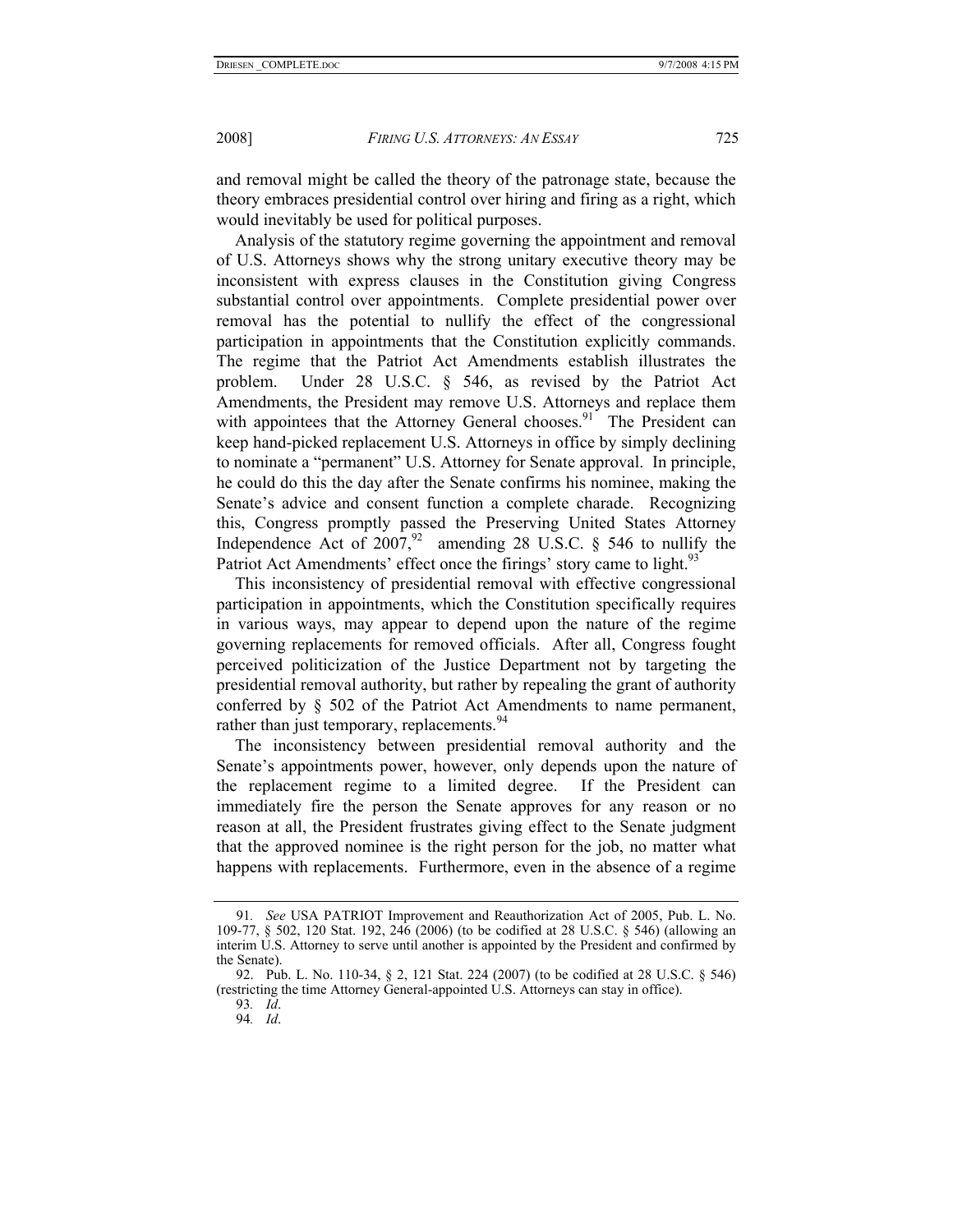giving the President formal authority to name permanent replacements, the President can exercise substantial control over replacements, thus thwarting the objective of having only "officers of the United States" who command sufficient respect across the political spectrum to gain Senate confirmation. To see this, imagine that the statute simply prohibited the President from naming replacements. Even if the President named no replacement, somebody would have to do an ousted U.S. Attorney's work. And absent an express provision to the contrary, a right-based theory would assume that the President can assign this work to officers he selects from those already employed in the Department. That is why 28 U.S.C. § 546 provided for *judicial* appointment of a successor U.S. Attorney once the term of a temporary replacement lapsed without Senate approval of a permanent successor.<sup>95</sup> Absent some explicit check on abuse of the Absent some explicit check on abuse of the removal authority through congressional or judicial control of replacements even absent presidential action, presidential removal authority thwarts meaningful congressional participation in appointments decisions, allowing the President to nullify an appointment's effects by removing the appointee and declining to nominate a successor for Senate approval.

The Constitution's reliance on individual integrity, on impeachment as the only explicitly sanctioned removal mechanism, and on a very substantial congressional role in appointments suggest that the Constitution does not require that the President have the freedom to fire prosecutors who fail to implement the President's priorities. In other words, the Constitution may not grant the President the complete control over execution of the law that the right-based theory envisions. A duty-based theory—that the President enjoys limited power over the Executive Branch as part of a system of checks and balances to ensure faithful execution of the law—fits many constitutional provisions better than a right-based theory.96 From this perspective, the firing of prosecutors only enjoys a constitutional justification if it corrects a failure to faithfully implement law. If the Administration used the removal power just to implement presidential priorities—rather than to correct prosecutorial abuse—Article II does not require any particular respect for the President's decision.

The duty-based theory takes into account clauses of the Constitution and some evidence of original intent that unitary executive scholars often gloss over.<sup>97</sup> And it shows that a proper duty-based theory of the Constitution

<sup>95</sup>*. See* 28 U.S.C. § 546(d) (2000) (stating that the district court will appoint a U.S. Attorney if a temporary appointment expires without Senate approval).

<sup>96</sup>*. See* Froomkin, *supra* note 43, at 804 (describing the separation of powers in the Constitution as seeking to avoid concentrating power in the President or any other person or body).

<sup>97</sup>*. See, e.g.*, Calabresi & Rhodes, *supra* note 2, at 1168 (stating that unitary executive theorists treat the congressional power to vest the appointment of inferior officers in